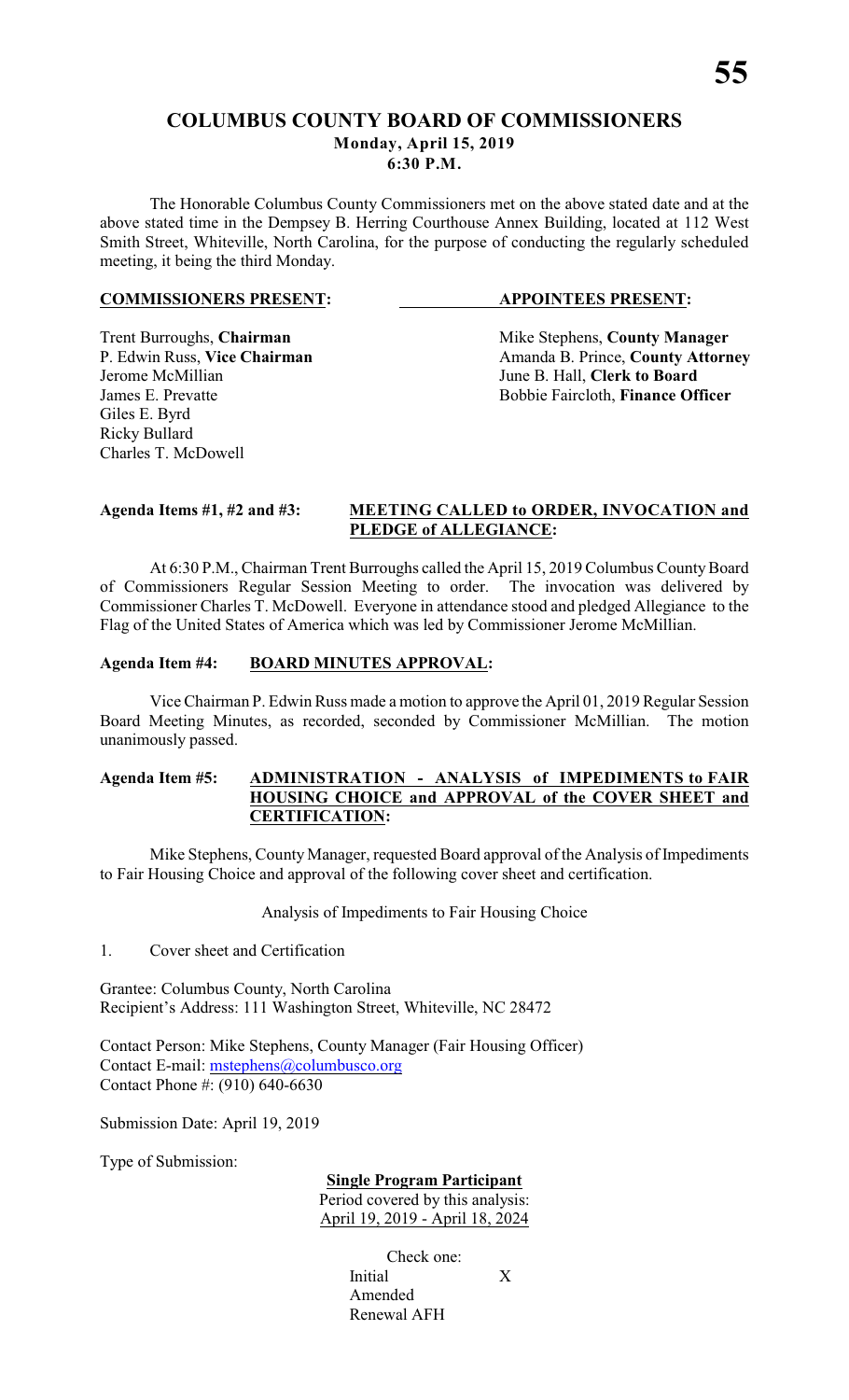NC Water Infrastructure State of North Carolina

Department of Environmental Quality Division of Water Infrastructure (DWI) CDBG-1

- 1. To the best of its knowledge and belief, the statements and information contained herein are true, accurate, and complete and the program participant has developed this analysis in compliance with the requirements of  $24$  C.F.R.  $\frac{1}{9}$  5.152 or comparable replacement regulations of the Department of Housing and Urban Development;
- 2. The program participant will take meaningful actions to further the goals identified in its analysis conducted in accordance with the requirements in 24 C.F.R. § 5.152 and 24 C.F.R. §§ 91.225(a)(1), 91.325(a)1), 91.425(a)(1), 570.487(b)(1), 570.601, 903.7(o), and 903.15(d), as applicable.

*All Joint and Regional Participants are bound by the certification, except that some of the analysis, goals or priorities included in the Analysis of Impediments to Fair Housing Choice may only apply to an individual program participant as expressly stated in the document.*

#### APPROVED and ADOPTED, /s/ **TRENT BURROUGHS, Chairman** 04-16-2019

This Analysis of Fair Housing shall be approved by the board and signed by the authorized representative by resolution. It will be monitored on the field and the County/City shall provide all records supporting information of this assessment.

Commissioner Prevatte made a motion to approve and adopt the Analysis of Impediments to Fair Housing Choice, April 15, 2019, seconded by Vice Chairman P. Edwin Russ. The motion unanimously passed. A copy of this document will be marked as Exhibit "A", and kept on file in the Minute Book Attachments, Book Number 6, in the Office of the Clerk to the Board, for review.

### **Agenda Item #6: PRESENTATION - SOUTHEASTERN COMMUNITY AND FAMILY SERVICES, INCORPORATED:**

Dr. Ericka Jones Whitaker, Chief Executive Officer, delivered the following presentation about Southeastern Community and Family Services, Incorporated.

- 1. We came here tonight to inform you of what we do for your county;
- 2. I just left Raleigh and met with Brendon Jones' assistant;
- 3. We are a community action agency who helps the most vulnerable people in the county, and that is the very low income families;
- 4. We serve children, families and individuals;<br>5. We provide fourteen million (\$14M) dollars
- We provide fourteen million (\$14M) dollars annually in seven (7) counties, and in your county, we provide \$1.5 million dollars through different programs;
- 6. The programs we have are the Community Service Block Grant, we have fifteen (15) headstart schools and we serve about 1,000 children and families, we have HUD housing and that is only in Scotland County, we have an USDA Food and Nutrition Program;
- 7. We are located in seven (7) counties and Columbus County is one of them
- 8. We help these individuals to become self sufficient and not provide handouts;
- 9. We are a partnership, and employee about two hundred (200) employees;
- 10. Our annual report is on our website; **and**
- 11. The opioid crisis is huge and we encourage you to participate.

After discussion was conducted, the following information was stated:

- 1. Their location in Whiteville is on Lee Street
- 2. There is a twenty-one (21) member staff in Columbus County;
- 3. The Headstart Program is based on income and that level is not set by them; **and**
- 4. Several children do not qualify for the Headstart Program due to the level of income.

### **Agenda Item #7: APPOINTMENT - SOUTHEASTERN COMMUNITY and FAMILY SERVICES, INCORPORATED:**

Dr. Ericka Jones Whitaker, Chief Executive Officer, requested a replacement appointment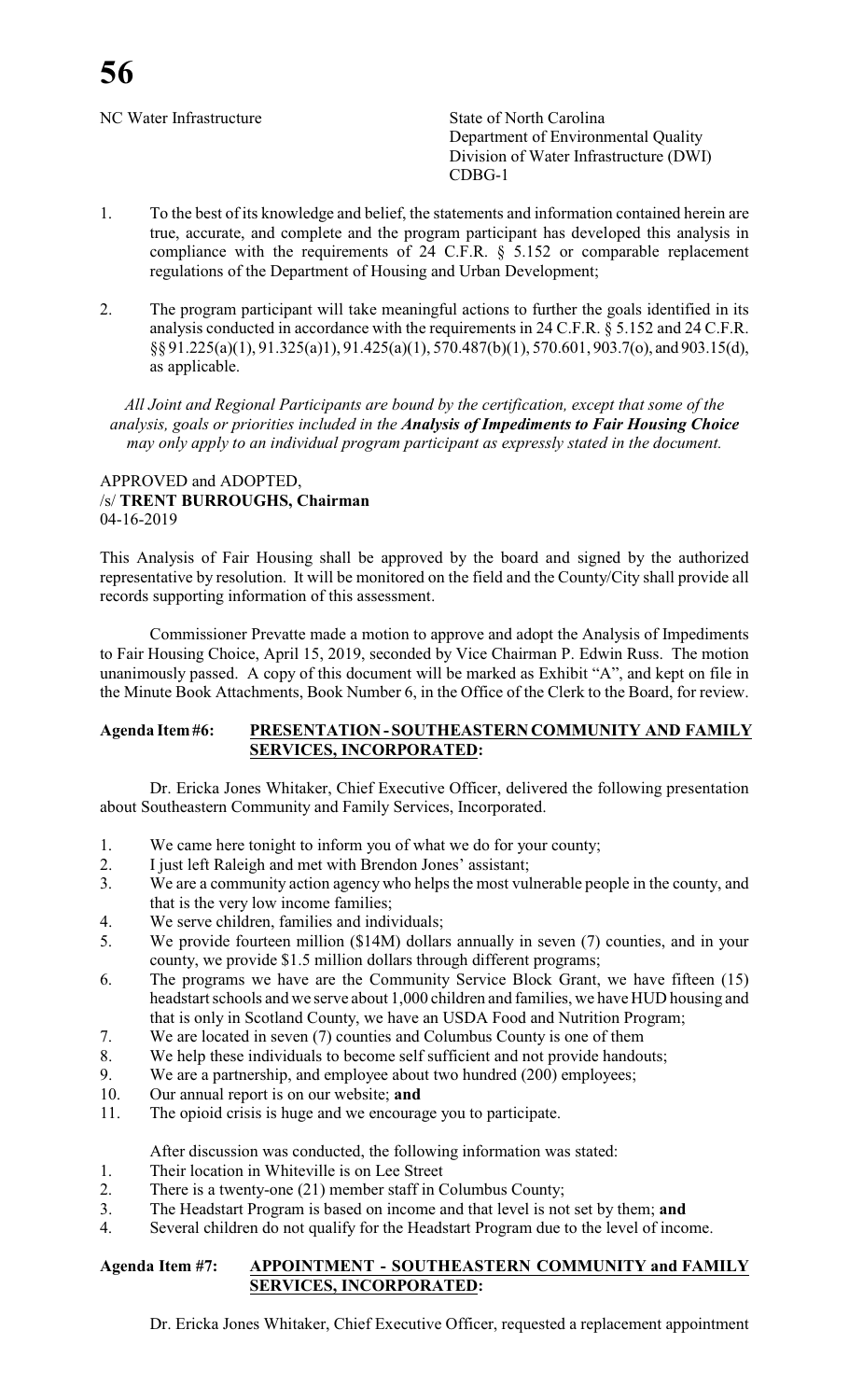be made by April 16, 2019 to replace Wanda Killens whose term will expire in June, 2019.

Dr. Whitaker stated due to the bylaws, this appointment needed to be made prior to June, 2019.

#### **Agenda Item #8: TABOR CITY FIRE DEPARTMENT YAM CITY FIRE DISTRICT:**

Al Leonard, Tabor City Manager, requested the Board establish May 20, 2019, at 6:30 P.M. as the Public Hearing date to extend fire service and insurance district.

Commissioner Bullard made a motion to establish May 20, 2019, at 6:30 P.M. as the Public Hearing date to extend fire service and insurance district for the Tabor City Fire Department Yam City Fire District, seconded by Commissioner Byrd. The motion unanimously passed.

### **Agenda Item #9: PROCLAMATION - LOYALTY DAY PROCLAMATION:**

Angela Norris, President of Ladies Auxiliary, VFW Post, requested Board approval and adoption of the following Loyalty Day Proclamation.

### **LOYALTY DAY PROCLAMATION MAY 01, 2019**

**WHEREAS,** Loyalty Day was first observed in 1921 as "Americanization Day": to counterbalance Labor Day on May Day (May1), celebrated in other parts of the world; **and**

**WHEREAS,** on May 01, 1930, about 120,000 Veterans of Foreign War members staged a rally at New York's Union Square to promote patriotism; **and**

**WHEREAS,** through a resolution adopted in 1949, May 01 evolved into Loyalty Day; **and**

**WHEREAS,** observances began on April 28, 1950, and climaxed on May 01 when more than five million people across the nation held rallies; **and**

**WHEREAS,** on July 18, 1958, the Congress designated May 01 of each year as Loyalty Day (Public Law 85-529) to foster loyalty and love of the country; **and**

**WHEREAS,** Loyalty Day is a special day for the reaffirmation of loyalty to the United States and for the recognition of the heritage of American Freedom; **and**

**WHEREAS,** the President is requested to issue a proclamation -

- (1) calling on United States Government officials to display the flag of the United States on all Government buildings on Loyalty Day; **and**
- (2) inviting the people of the United States to observe Loyalty day with appropriate ceremonies in schools and other suitable places.

**NOW, THEREFORE, BE IT PROCLAIMED** that we, the Columbus County Board of Commissioners, proclaim May 01 as Loyalty Day in Columbus County for 2019 and in all pursuing years.

**APPROVED** and **ADOPTED** this the 15th day of April, 2019.

### **COLUMBUS COUNTY BOARD OF COMMISSIONERS**

| /s/ TRENT BURROUGHS, Chairman           | /s/ P. EDWIN RUSS, Vice Chairman                                                                                                                                                                                                                      |
|-----------------------------------------|-------------------------------------------------------------------------------------------------------------------------------------------------------------------------------------------------------------------------------------------------------|
| <b>S JEROME MCMILLIAN</b>               | <b>S JAMES E. PREVATTE</b>                                                                                                                                                                                                                            |
| $\sqrt{s}$ GILES E. BYRD                | /s/  RICKY BULLARD                                                                                                                                                                                                                                    |
| /s/ CHARLES T. McDOWELL                 | <b>ATTESTED BY:</b>                                                                                                                                                                                                                                   |
|                                         | /s/ <i>JUNE B. HALL</i> . Clerk to the Board                                                                                                                                                                                                          |
| LI MICH ARI II CERDIIRMO Canada Managar | $1.1$ $\pm 1.1$ $\pm 1.1$ $\pm 1.1$ $\pm 1.1$ $\pm 1.1$ $\pm 1.1$ $\pm 1.1$ $\pm 1.1$ $\pm 1.1$ $\pm 1.1$ $\pm 1.1$ $\pm 1.1$ $\pm 1.1$ $\pm 1.1$ $\pm 1.1$ $\pm 1.1$ $\pm 1.1$ $\pm 1.1$ $\pm 1.1$ $\pm 1.1$ $\pm 1.1$ $\pm 1.1$ $\pm 1.1$ $\pm 1.1$ |

**/s/** *MICHAEL H. STEPHENS***, County Manager /s/** *AMANDA B. PRINCE***, County Attorney**

Commissioner McDowell made a motion to approve and adopt the Loyalty Day Proclamation, seconded by Vice Chairman Russ. The motion unanimously passed.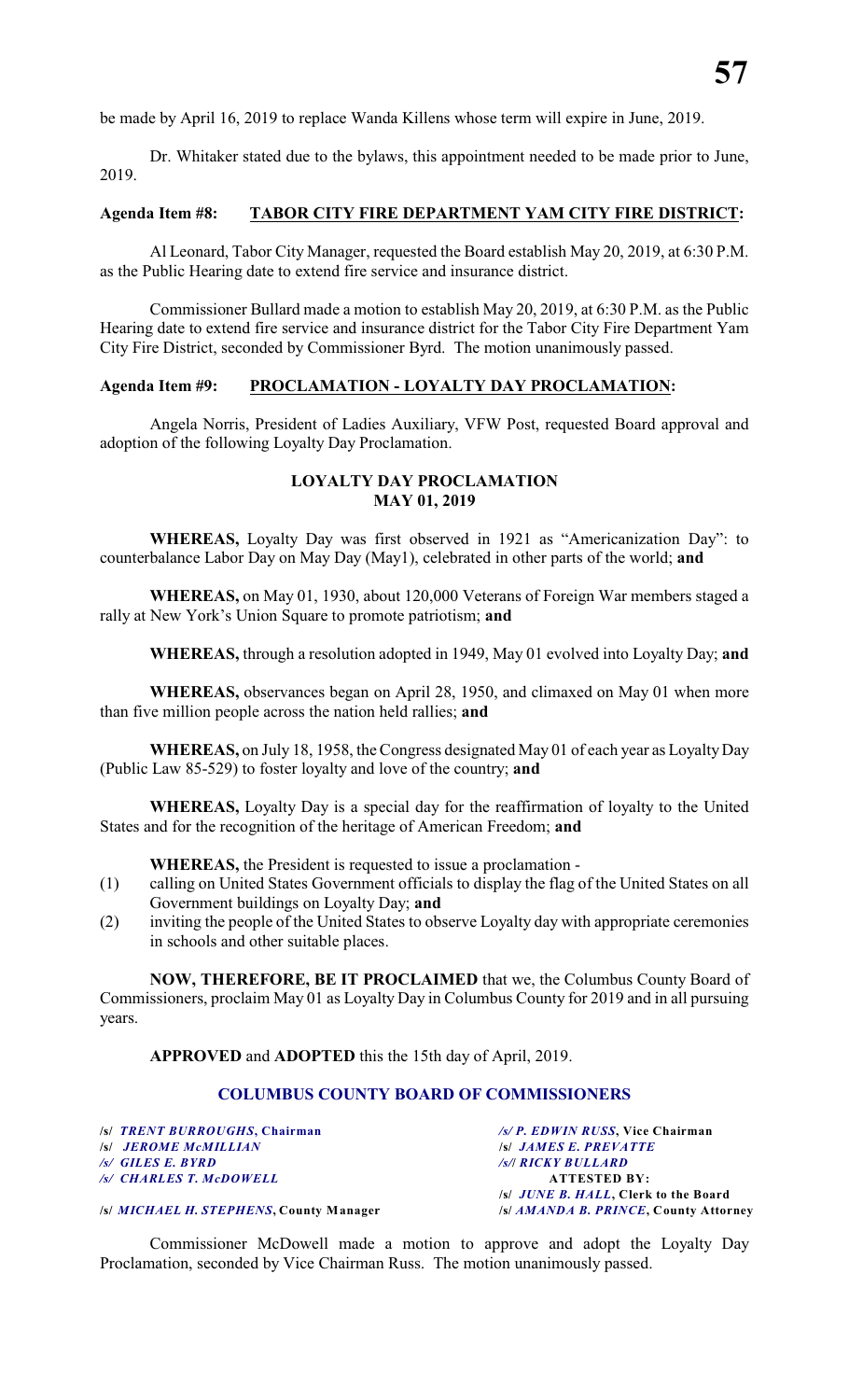#### **Agenda Item 10: AIRPORT - GRANT AGREEMENT FOR PROJECT #36244.18.8.1:**

Phil Edwards, Airport Manager, requested Board approval of the Grant Agreement between the N.C . Department of Transportation, An Agency of the State of North Carolina and Columbus County for fifty-seven thousand, nine hundred fifty and 00/100 (\$57,950.00) dollars for the Columbus County Municipal Airport, Project Number: 36244.18.8.1.

Commissioner Byrd made a motion to approve the Grant Agreement between the N.C . Department of Transportation, An Agency of the State of North Carolina and Columbus County for fifty-seven thousand, nine hundred fifty and 00/100 (\$57,950.00) dollars for the Columbus County Municipal Airport, Project Number: 36244.18.8.1, seconded by Commissioner McMillian. The motion unanimously passed. A copy of this document will be marked as Exhibit "B" and kept on file in the Minute Book Attachments, Book Number 6, in the Clerk to the Board's Office, for review.

### **Agenda Item #11: TAX - DEPARTMENTAL UPDATE:**

Needom Hughes, IV, Columbus County Tax Administrator, delivered the following Departmental Update.

- 1. Due to the fact the Tax Office has put more emphasis on collections, along with the efficiency of the staff, our collection rate is steadily climbing. The County collection rate for the fiscal year 2017 is 98.89%, and for the fiscal year of 2018, we are currently at 94.54%. Also, 48% was collected in the month of August while the taxpayers could take advantage of the 2% discount.
- 2. Tax Base value for 2018: \$3,237,882,062 Real Property only Tax Parcels: 49,000
- 3. As you are aware, we are currently working on our county-wide revaluation that will go into effect the year 2021. The field work of this project is handled by 3 staff members of the Tax Office. We will fiscally look and re-measure each structure if needed and pick up anything structural that may be on the dirt that we do not have listed. There is a lot that plays a factor in this process while we are conducting our field work.
- 4. What we are looking for is: effective year, grade, exterior walls, roof design, heat/cool, base of area 1 story or 2, and out buildings or any additions that have been added.
- 5. We also check the breakdown of the propertywhile we are there to make sure the breakdown of the land, and is it coded correctly.

### **Agenda Item #12: SOCIAL SERVICES - MONTHLY ADMINISTRATIVE UPDATE:**

Algernon McKenzie, Social Services Director, delivered the following Monthly Administrative Update.

On March 6, 2019 an agency staff meeting was held at 9am. During the meeting, I informed staff that there should be no pictures of workers at their desks, inside the building or anything about work posted on social media. We need to be mindful of how it may be perceived by the public.

Staff were reminded of our work hours and the need to be on time for work. Workers should not be visiting co-workers for long periods of time; as we have work to do.

Staff was informed that GPS tracking has been installed on county vehicles. Workers need to observe the posted speed limits and drive safely. Vehicles need to be cleaned out after children or adults are transported. There should not be any trash left in vehicles when they return to the office.

Staff was also informed about North Carolina Medicaid Managed Care, which will start in the Fall of 2019 and be implemented in Columbus County in February 2020.

I reminded staff that a Memorandum of Understanding was signed by all counties; which has growth and performance measures for programs administered by DSS and will be effective July 2019.

Lastly, staff was given information about the Incident Command Training for county staff who work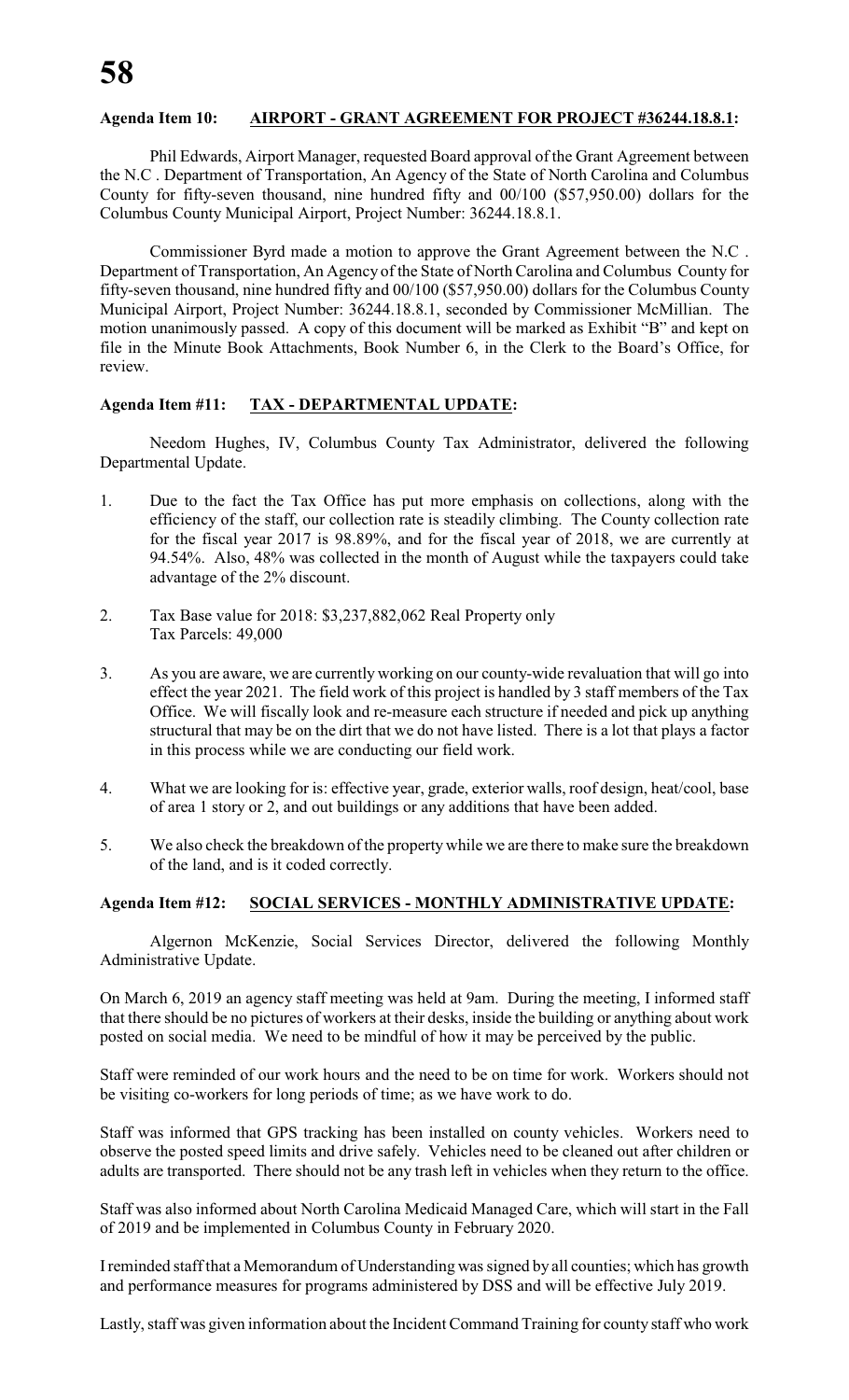in shelters held at Southeastern Community College.

New staff were recognized and the meeting ended.

On April 12, 2019 the Community Child Protection Team met at DSS. One case was discussed for an update and there were no new cases discussed during this meeting. There have been no child fatalities at this point. There were three cases discussed from 2017 during the past year 2018.

During this meeting, we also made plans for our annual Prevent Child Abuse Awareness Celebration which will be held at the Health Department on April 30, 2019 at 5:30pm.

On March 14, 2019 I attended the Director's Executive Board meeting in Raleigh, North Carolina. During the meeting, Susan Perry-Manning with DHHS discussed the continuous roll-out of Child Welfare into NCFAST. The department recognized there are still improvements to be made on Intake and Assessment, although it is functional. At this point, they are not sure about rolling out Case Management, Foster Care, etc., until they are working properly. There was much discussion about the next steps and what counties want from the General Assembly and DHHS. The Director's Association has concerns about how the NCFAST system in Child Welfare will affect our ability to meet the performance measures of House Bill 630, get correct data and protect children, if it is not working as it should. Several of the Directors from the counties that have already gone live with Child Welfare in NCFAST still say some parts are working and some are not. It has caused more time to be spent getting case information keyed, has caused staff turnover and is not accessible 24-hours 7 days a week as was promised. Therefore, reports will continue to be taken by hand and then keyed into the system later; which is double work for the Social Workers. After much discussion, we were informed there would be a meeting with the General Assembly and DHHS leadership and that some of the pilot county Directors would be speaking about their experiences with Child Welfare in NCFAST.

Committee reports and updates were given and the meeting was adjourned.

On March 22, 2019 I received an email from Susan Osbourne with DHHS stating there had been some legislation proposed to delay the continuous roll-out of NCFAST in Child Welfare. The email stated the go-live date has been pushed to April 1, 2019 instead of March 25, 2019. As a result of the proposed bill, counties can now choose to opt in or out of beginning to use the Intake and Assessment functionality. I met with the Social Work Program Manager, Child Protective Services Supervisor and the Intake Staff to discuss the information and the option to delay go-live. We all felt, given the improvements that needed to be made and the need for more time to practice in the system, that we need to opt out of using NCFAST at this time. The State has not given a date for the next go-live at this point, but will work with the pilot counties and the Director's Association on the next steps. In the meantime, we will continue to practice in the system.

| <b>Economic Services</b>                |                                                                                                                                                              |  |  |  |
|-----------------------------------------|--------------------------------------------------------------------------------------------------------------------------------------------------------------|--|--|--|
| <b>PROGRAM</b>                          | <b>STATISTICS</b>                                                                                                                                            |  |  |  |
| <b>Food &amp; Nutrition</b>             | Applications Taken: 198<br>Applications Approved: 195<br>Active Cases: 5,436<br>Benefits Issued: \$1,261,971.00<br>Participants Served: 11,320               |  |  |  |
| <b>Adult Medicaid</b>                   | Applications Taken: 185<br>Cases Terminated: 42<br>Redeterminations: 294<br><b>Applications Processed: 178</b>                                               |  |  |  |
| <b>Family &amp; Children's Medicaid</b> | Applications Taken: 124<br><b>Applications Processed: 99</b><br>Redeterminations: 644<br>Total Medicaid Cases: 17,647<br>Total Individuals Receiving: 22,494 |  |  |  |

**March 2019**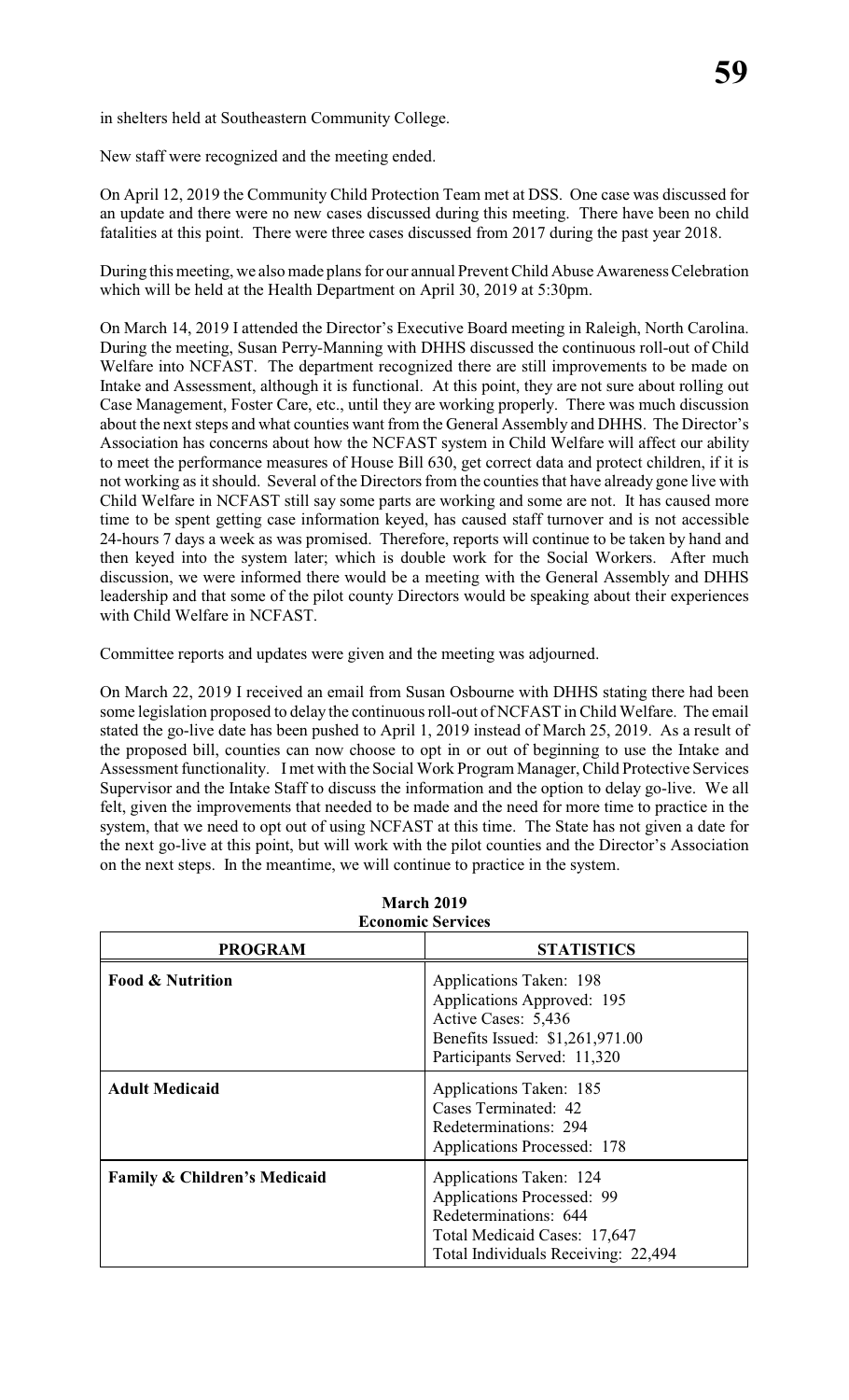| <b>Child Support</b> | Absent Parents Located: 131                                                |  |
|----------------------|----------------------------------------------------------------------------|--|
|                      | Orders Enforced: 1,335<br>Active Cases: 3,948<br>Collections: \$581,151.77 |  |

| <b>PROGRAM</b>                              | <b>STATISTICS</b>                                                                                                                                                                                             |
|---------------------------------------------|---------------------------------------------------------------------------------------------------------------------------------------------------------------------------------------------------------------|
| <b>Adult Services (APS)</b>                 | APS Reports Accepted: 6<br>County Wards: 27<br>Number of Payee Cases: 14<br><b>Adults Served APS: 12</b><br>Number of Medicaid Transportation Trips: 1,985<br>Amount Requested for Reimbursement: \$43,477.39 |
| <b>Children's Protective Services (CPS)</b> | Reports Accepted: 44<br>Reports Screened Out: 16<br>Families Receiving In-Home Services: 42<br>Children Served: 84<br>Contacts with Families Monthly: 487<br>Assessments: 32                                  |
| <b>Foster Care</b>                          | Foster Children in Foster Homes: 58<br>Children Placed Outside County: 20<br>Agency Adoptions: 1<br>Pending Adoptions: 5<br>Total Foster Homes Licensed: 6<br>Total Children in Foster Care: 61               |
| <b>Work First Employment (TANF)</b>         | Applications Taken: 16<br>Applications Approved: 9<br><b>Individuals Receiving Benefits: 257</b><br>Entered Employment: 4<br>Number in Non-Paid Work Experience: 4                                            |
| <b>Program Integrity</b>                    | Collections for Fraud: \$5,289.66<br>New Referrals: 8<br>Cases Established: 3                                                                                                                                 |
| Day Care                                    | Children Receiving Day Care Assistance: 454<br>Children on the Waiting List: 357<br>Amount Spent on Day Care Services: \$219,868.88                                                                           |

#### **March 2019 Human Services**

#### **Economic Services Program Narrative**

Child Support/Paralegal and Work First Cash/Medicaid Transportation/Maintenance and Housekeeping Food and Nutrition and Family and Children's Medicaid Adult Medicaid//Rest Home and Nursing Home/Community Alternatives Program (CAP)

Submitted by Cyndi Hammonds, Income Maintenance Administrator

### **Reporting Month: March 2019**

#### **News/Updates/Vacancies**

# **Adult and Family & Children's Medicaid:**

**60**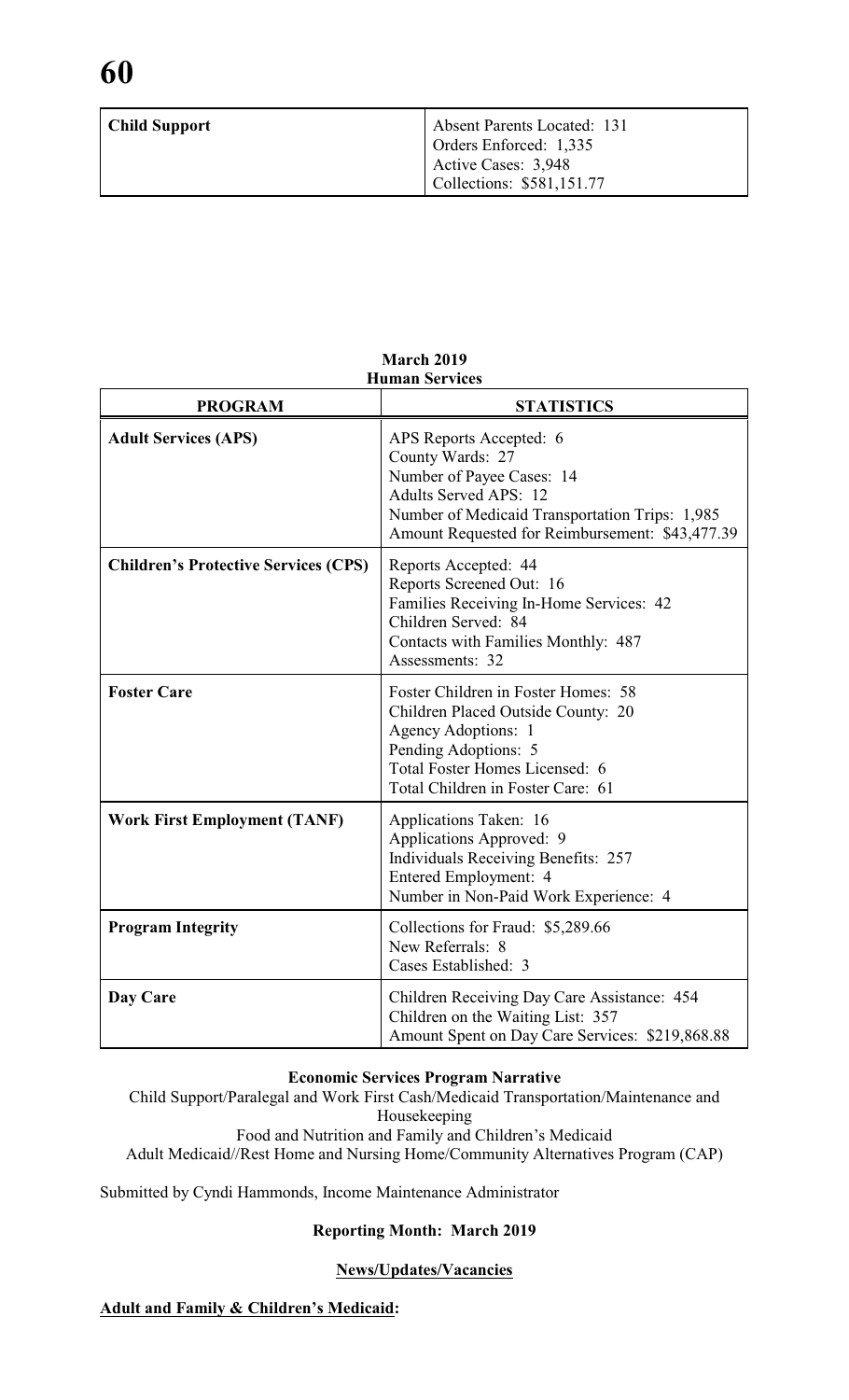Workers have been working reports for the 2.8% Cost of Living Increase in the Medicaid Income Scale used to determine eligibility. The increase is applied every year in April however anyone that applies must be evaluated with the new limits. We get reports from the state after they automatically update the scale for clients that potentially become eligible for full Medicaid due to the increase that must be worked. The Adult Team continues to struggle with timeliness due to 2 vacancies and 2 new workers in training. It is very hard for another unit to help Adult Medicaid with their work due to the complexity of program policy. The Family and Children's Team has been helping Food and Nutrition while they have an influx in work and 2 vacancies.

# **Food and Nutrition:**

Benefits for clients were released earlier in the month to continue to adjust for the early release and gap in time due to the Government Shutdown. The re-certification team has been impacted with the re-certs that are due from the automatic extension of benefits from Hurricane Florence. All of these re-certifications require a form of contact with the client in order to remain eligible. The Intake/Processing Team continue to meet our 95% timeliness compliance timeframe. We continue to have 2 vacancies on the Re-Certification Team.

# **Child Support and Paralegal:**

March was another month of just 2 Child Support Court days. Having only 2 days for Child Support Court means our collections for purge payments are down however the intercepting of tax refunds will help offset that if we continue to only have 2 court days.

Our new Paralegal continues to learn the process of Child Support orders and other duties that she will have.

# **Work First Cash/Medicaid Transportation/Interpreter/Maintenance and Housekeeping/Deputy:**

- Work First Cash has 2 long time employees that are very familiar with policy and procedures and continues to keep their work in compliance.
- Transportation remains busy with referrals and is in compliance with their applications and re-certifications.
- Maintenance has been busy with helping clean out storage units that were flooded during Hurricane Florence. Files had to be shredded and some had to be burned because boxes that were on the very bottom were still wet from the amount of water that overflowed in these units.
- The interpreter continues to help in areas that are needed when she has down time from interpreting.
- Housekeeping continues to keep our building clean.

### **HUMAN SERVICES BOARD REPORT**

# Melinda H. Lane, Program Manager **Vacancies/Updates/News for March 2019**

### **Intake/Investigation/Assessment:**

The Intake/Investigation/Assessment Unit continues to be fully staffed and very busy  $- a$ much higher than normal month for referrals! Child Welfare go-live for NCFAST for Columbus County has been temporarily halted at this time due to many issues with the NCFAST system that are creating double work, incorrect data, loss of staff, and ultimately will affect the ability to meet performance measures and could affect children's safety and well-being.

### **In-Home Services:**

The In-Home Services Unit continues to be fully staffed due to a new hire that began in January. However, she was fully qualified and had the necessary Pre-Service which allowed her to jump right in with a caseload.

# **Foster Care:**

The Foster Care/Adoptions Unit is now fully staffed due to a new hire that began in March. She will be taking the required Pre-Service training before she can begin with a caseload. Caseloads slightly higher this month, mainly due to children that are dependent and do not have a legal guardian or parent to provide for them. Most of the other new children that have recently come into custody, mainly due to parental substance abuse, have been newborns and very young.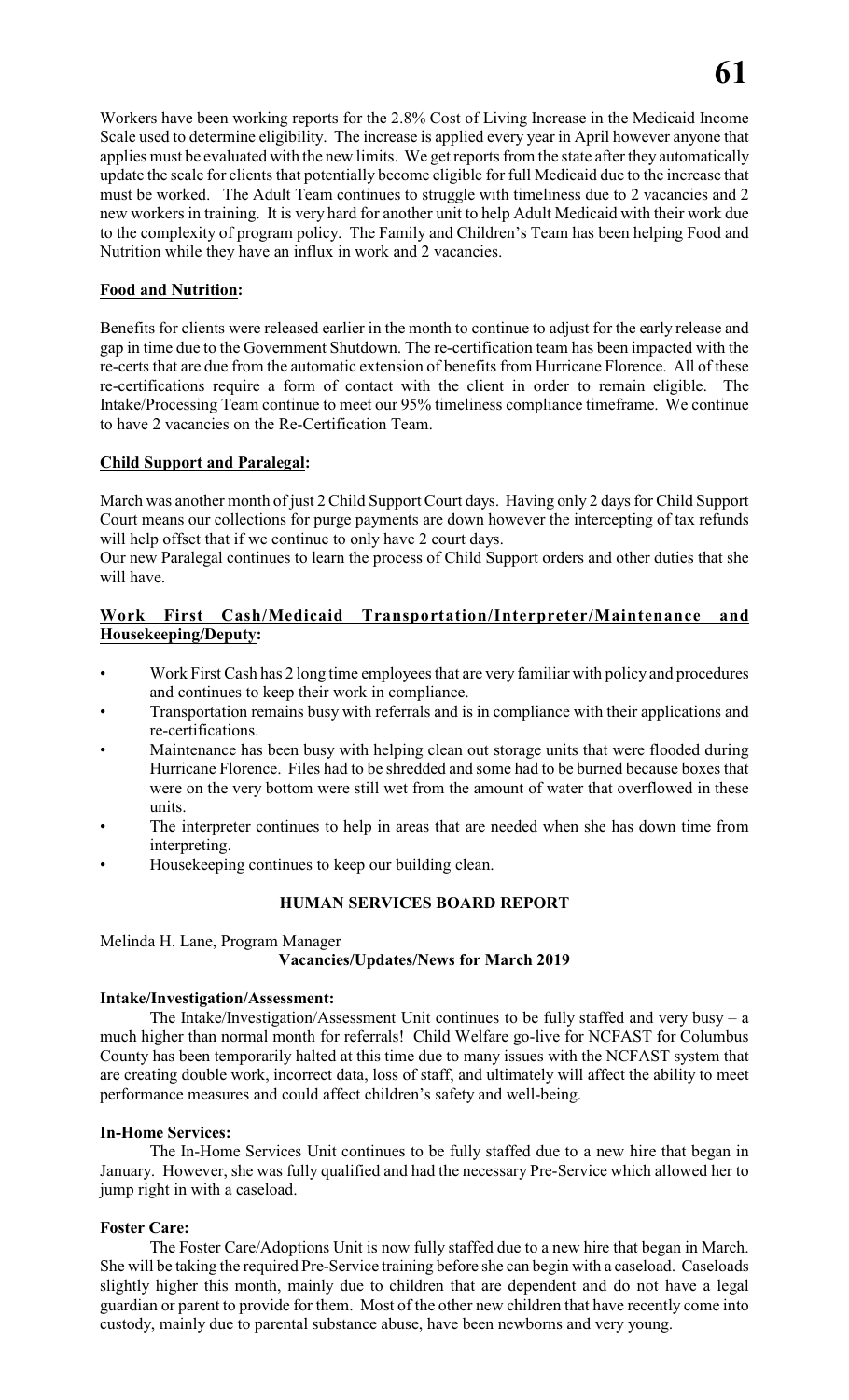#### **Transitional Unit:**

The Transitional unit continues to plan events for LINKs foster children and Foster/Adoptive Parent Recruitment. This Unit is also very busy assisting the other Child Welfare Units with courtesy visits, etc. All staff have had busy caseloads. This Unit recently lost a Social Worker who left the agency. The position has been posted.

#### **Adult Services:**

The Adult Services Unit is now finally fully staffed due to the new Social Worker that began in February. She is currently taking the necessary training for her position. This Unit continues to encounter more and more issues with homeless adults and adults with mental health issues which creates other problems because of the slow response time of mental health agencies. A tremendous amount of time is being dedicated to assisting those adults with mental health issues that are unable to be independent and unable to manage their own funds, etc. Members of this Unit continue to cross-train in order to work together more efficiently. The addition of another position in this Unit may be a future request to help with the increasing caseloads.

#### **Work First Employment:**

This Unit continues to be fully staffed. The Work First Employment Unit continues to work within the NCFAST system with daily issues. This Unit continues to assist with 200% and Emergency Assistance for those eligible. Participation rates are becoming a hot topic again which will require staff to make more contacts out in the community.

#### **Child Day Care:**

The Child Day Care Unit continues to be fully staffed. This Unit continues to work within the NCFAST system dealing with daily issues and updates. The waiting list continues to grow which is a concern for staff, but this Unit continues to monitor the list and occasionally works the list in an attempt to decrease the list by small amounts.

#### **Program Integrity:**

Program Integrity continues to work hard to get caught up with program integrity duties and cases. Program Integrity went live in NCFAST in January. There are issues with NCFAST having data that correctly reflects the actual work of staff. Numbers are being reported as incorrect on reports for all counties Live in NCFAST. We are down to four temporary workers assisting in the Energy Programs and numbers will decrease over the next few weeks, although it will be necessary to keep at least one worker due to funding continuing to be available. A couple of these workers are currently assisting with the cleanup of our storage units that were flooded during Florence. In March, 29 applications for CIP (Crisis Intervention Program) were completed with 20 approvals and 96 applications for LIEAP (Low Income Energy Assistance Program) were completed with 84 approvals.

# **Agenda Item #13: FINANCE - RESOLUTION OF THE BOARD OF COMMISSIONERS FOR THE COUNTY OF COLUMBUS, NORTH CAROLINA, DECLARING ITS INTENTION TO REIMBURSE SAID COUNTY FROM THE PROCEEDS OF ONE OR MORE TAX-EXEMPT FINANCINGS FOR CERTAIN CAPITAL EXPENDITURES:**

Bobbie Faircloth, Finance Director, requested Board approval of the following Resolution of the Board ofCommissioners for the County of Columbus, North Carolina, Declaring its intention to Reimburse Said County from the Proceeds of one or more Tax-Exempt Financings for Certain Capital Expenditures.

### **RESOLUTION OF THE BOARD OF COMMISSIONERS FOR THE COUNTY OF COLUMBUS, NORTH CAROLINA, DECLARING ITS INTENTION TO REIMBURSE SAID COUNTY FROM THE PROCEEDS OF ONE OR MORE TAX-EXEMPT FINANCINGS FOR CERTAIN CAPITAL EXPENDITURES.**

**WHEREAS,** the County of Columbus, North Carolina (the "County"), is a political subdivision organized and existing under the laws of the State of North Carolina; and

**WHEREAS,** the County has determined to pay the cost of renovating, expanding, equipping and improving an existing school facility known as Whiteville High School, including but not limited to the addition of classrooms, computer labs, administration, guidance, dining, band and support spaces, as well as the renovation of visual arts, ROTC, dance and drama spaces (collectively, the "Project"); and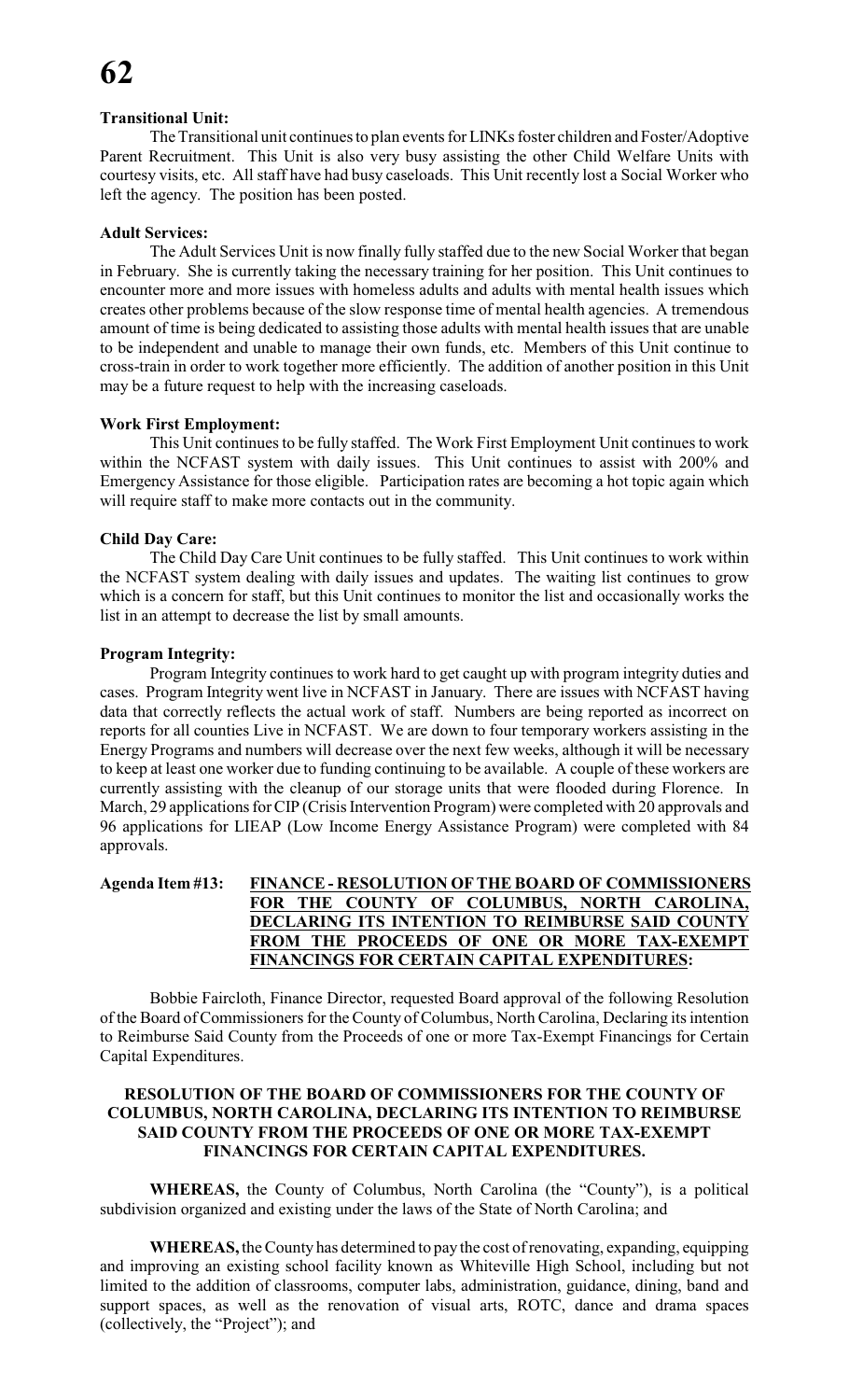**WHEREAS,** the Board of Commissioners for the County (the "Board") has determined that certain moneys advanced and to be advanced by the County to pay such expenditures (the "Expenditures") are available only for a temporary period and it is and will be necessary to reimburse the County for the Expenditures from the proceeds of one or more tax-exempt financings of the County in the form of one or more installment financings that are expected to be authorized by the Board (collectively, the "Tax-exempt Financings").

**NOW, THEREFORE, BE IT RESOLVED** by the Board as follows:

- **Section 1.** The Board hereby declares the County's intent to reimburse the County with the proceeds of the Tax-exempt Financings for the Expenditures. The County reasonably expects on the date hereof that it will reimburse the Expenditures with the proceeds of the Tax-exempt Financings.
- **Section 2.** Each Expenditure was or will be (a) of a type properly chargeable to a capital account under general federal income tax principles (determined in each case as of the date of the Expenditure), (b) a cost of issuance with respect to the Tax-exempt Financings, © a nonrecurring item that is not customarily payable from current revenues or (d) a grant to a party that is not related to or an agent of the County so long as such grant does not impose any obligation or condition (directly or indirectly) to repay any amount to or for the benefit of the County.
- **Section 3.** The maximum principal amount of the Tax-exempt Financings expected to be entered into with respect to the Project is \$14,609,922, plus such additional amounts, if any, as shall be determined to be reasonably necessary for the funding or payment of costs of entering into the Tax-exempt Financings.
- **Section 4.** The County will make a reimbursement allocation, which is a written allocation by the County that evidences the County's use of proceeds of the Tax-exempt Financings to reimburse an Expenditure, no later than 18 months after the later of the date on which the Expenditure is paid or the Project is placed in service or abandoned, but in no event more than three years after the date on which the Expenditure is paid. The County recognizes that exceptions are available for certain preliminary expenditures, costs of issuance, certain de minimis amounts, expenditures by small issuers (based on the year of issuance and not the year of expenditure) and expenditures for construction projects of at least five years.
- **Section 5.** This resolution shall take effect immediately upon its passage.

Thereupon, upon motion of Commissioner Byrd, seconded by Commissioner McMillian, the foregoing resolution was passed by the following vote:

**Ayes:** Chairman Trent Burroughs, Vice Chairman P. Edwin Russ, Commissioners McMillian, Prevatte, Byrd, Bullard and McDowell.

. **Noes:** -0-

# **STATE OF NORTH CAROLINA )**

### **COUNTY OF COLUMBUS)**

I, JUNE B. HALL, Clerk to the Board of Commissioners of the County of Columbus, DO HEREBY CERTIFY as follows:

1. A meeting of the Board of Commissioners of the County of Columbus, located in the State of North Carolina, was duly held April 15, 2019, such meeting having been noticed, held and conducted in accordance with all requirements of law (including open meetings requirements), and minutes of that meeting have been or will be duly recorded in the Minute Book kept by me in accordance with law for the purpose of recording the minutes of the Board.

2. The attached extract accurately reflects the actions taken by the Board of Commissioners with respect to the matters therein.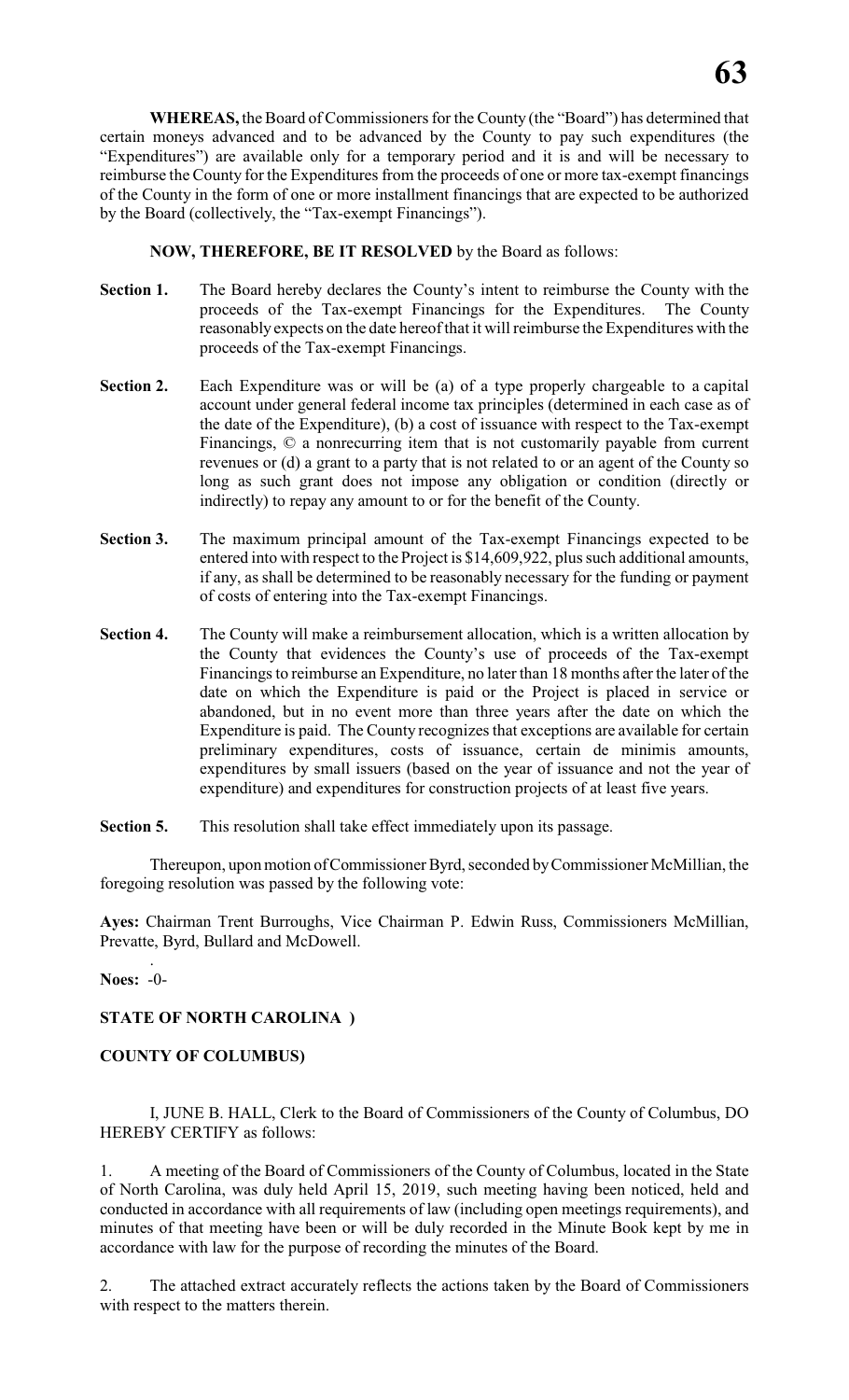3. That extract correctly states the time when the meeting was convened and the place where the meeting was held and the members of the Board who attended the meeting.

**IN WITNESS WHEREOF,** I have hereunto set my hand and have hereunto affixed the seal of the County as of April, 2019.

(SEAL)

/s/ **JUNE B. HALL**

Clerk to the Board of Commissioners

Commissioner Byrd made a motion to approve the Resolution of the Board of Commissioners for the County of Columbus, North Carolina, Declaring its Intention to Reimburse Said County from the Proceeds of one or more Tax-Exempt Financings for Certain Capital Expenditures, seconded by Commissioner McMillian. The motion unanimously passed.

#### **Agenda Item #14: CHADBOURN MIDDLE SCHOOL SITE - DISCUSSION:**

Mike Stephens, County Manager, requested discussion be conducted relative to the former Chadbourn Middle School site.

Jonathan Williams. Interim Superintendent for Columbus County Schools, stated the following:

- 1. By statute, when a school property is abandoned, then the site has to be offered to the County Commissioners for a fair market value;
- 2. In the letter forwarded to you, the tax value is \$703,000 for all three (3) tracts, and by statute, that is the first offering;
- 3. The property will be extended at that value or a negotiated price;
- 4. The Board is eager to negotiate; **and**
- 5. If the Board of Commissioners decided to waive their option to buy, then we will consult the attorney.

Commissioner Prevatte made a motion to pass on the purchase offer for Chadbourn Middle School, seconded by Commissioner Bullard. The motion unanimously passed.

### **Agenda Item #15: ADMINISTRATION - CLASSIC AVIATION, INCORPORATED MANAGEMENT AGREEMENT:**

Michael H. Stephens, County Manager, requested review and re-entering the following Management Agreement with Classic Aviation, Incorporated.

# **NORTH CAROLINA**

#### **MANAGEMENT CONTRACT**

THIS CONTRACT, entered into this  $1<sup>st</sup>$  day of July, 2019, by and between the COUNTY OF COLUMBUS (hereinafter called "Owner"), and CLASSIC AVIATION, INC., (hereinafter called "Manager");

# $\underline{W}$  <u>I T N E S S E T H</u> :

WHEREAS, the Owner desires CLASSIC AVIATION, INC. to act as manager in the day-today operation of the airport.

WHEREAS, CLASSIC AVIATION, INC. has agreed to provide management for the COLUMBUS COUNTY MUNICIPAL AIRPORT;

NOW, THEREFORE, for and in consideration of the mutual covenants and conditions contained herein, the parties agree as follows:

1. Scope of Manager Services. The Manager agrees to operate the airport in accordance with the obligation of the Owner to the State of North Carolina and/or Federal Government including any existing or future Grant Agreements. The Manager will work to secure highly competitive additional discretionary funding from the FAA. In furtherance of this general covenant, but without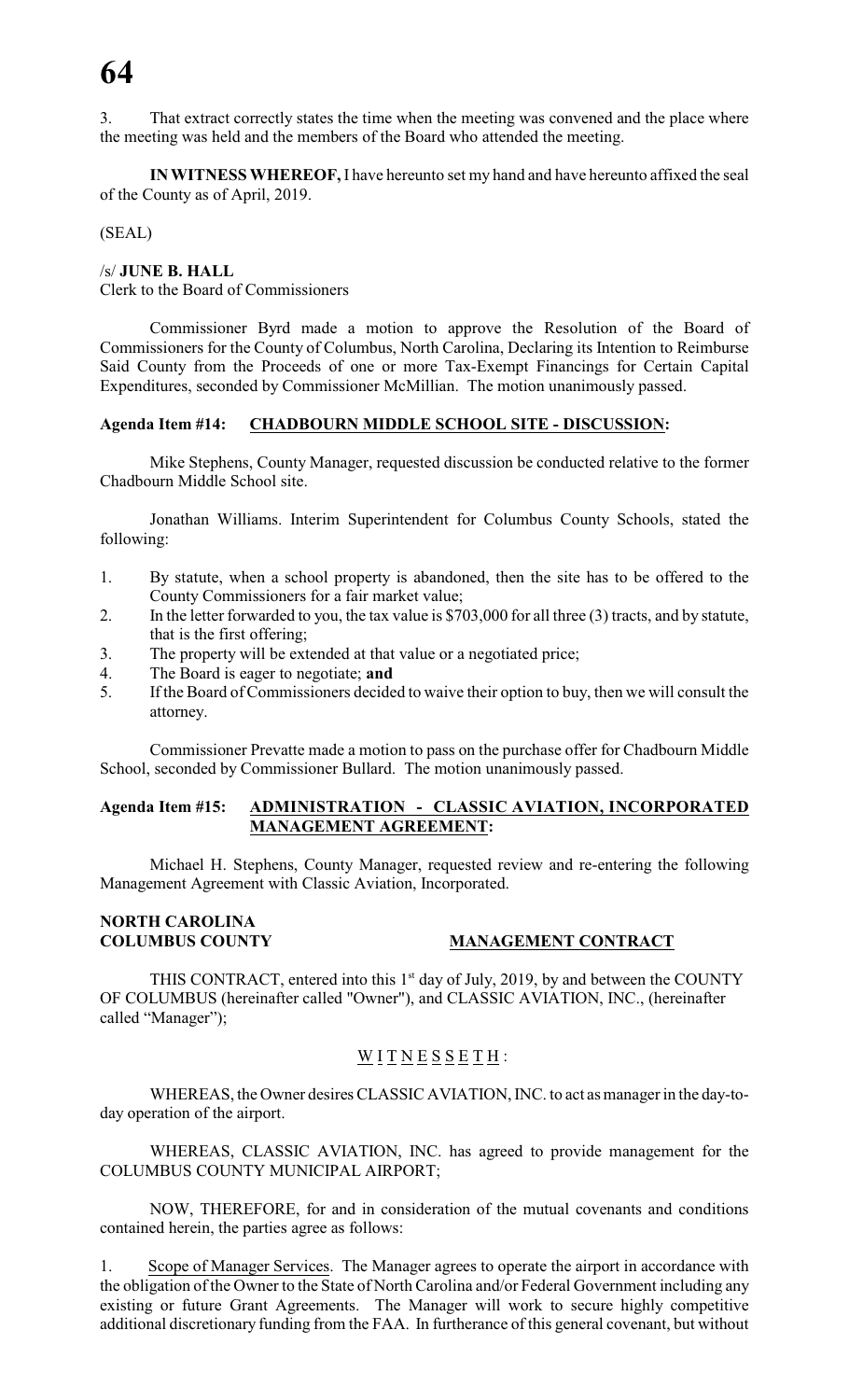limiting its general applicability, the Manager specifically agrees:

- (a) to operate the airport for the use and benefit of the public;
- (b) to make available all airport facilities and services to the public on fair and reasonable terms and without discrimination;
- (c) to provide space on the airport, to the extent available, and to grant rights and privileges for use of the landing area facilities of the airport to all qualified persons, firms and corporations desiring to conduct aeronautical operations on the airport;
- (d) to manage the County's airport property;
- (e) to perform routine daily or periodic maintenance and custodial services;
- (f) to inspect on a daily or periodic basis all airport facilities, including airport lighting, navigational aids, runways, ramps, and aprons and report problems/issues to the airport Authority;
- (g) to coordinate grounds keeping and maintenance activities to aircraft runways, aprons and ramps, including removal of weeds and debris, with the County of Columbus and the Airport Authority;
- (h) to supervise County employees that are assigned to work or conduct operations on airport property or in the airport facilities;
- (I) to appoint a person to the position of Director of Airport for Columbus County at no additional costs to Owner;
- (j) to maintain the hours of operation of 8:00 am to 6:00 pm Monday through Saturday, 9:00 am to 6:00 pm on Sunday and as needed due to county or medical emergency; and closed on Christmas Day;
- (k) to conduct informal meetings on a regular basis with airport users to discuss issues, problems, projects, user needs, and complaints. Airport Manger shall also keep the County, Airport Authority, and users apprised of proposal changes, improvements and problems;
- (l) to provide users with updates to airport rules, regulations, policies, and other changes;
- (m) to report in writing to the County Commissioners on the general state of Airport operations;
- (n) to provide any other related management activities which are now or may become in the future customary for Airport Mangers to perform.
- (o) to meet with the North Carolina Department of Aviation, attend Airport Conferences, maintenance seminars and other meetings related to airport improvements and growth;
- (p) establish and maintain effective working relationships with pilots, b u s i n e s s executives, Federal, State and local officials, other County department heads, employees, airport consultants, customers, and the general public;
- 2. Scope of Owner's Support. Owner shall provide the following support to the airport facility and manager:
	- (a) adopt a budget annually that is sufficient to sustain airport operations;
	- (b) match any federal grants received from airport improvements in an amount sufficient to obtain a grant;
	- (c) provide no less than one full time employee and one part-time employee to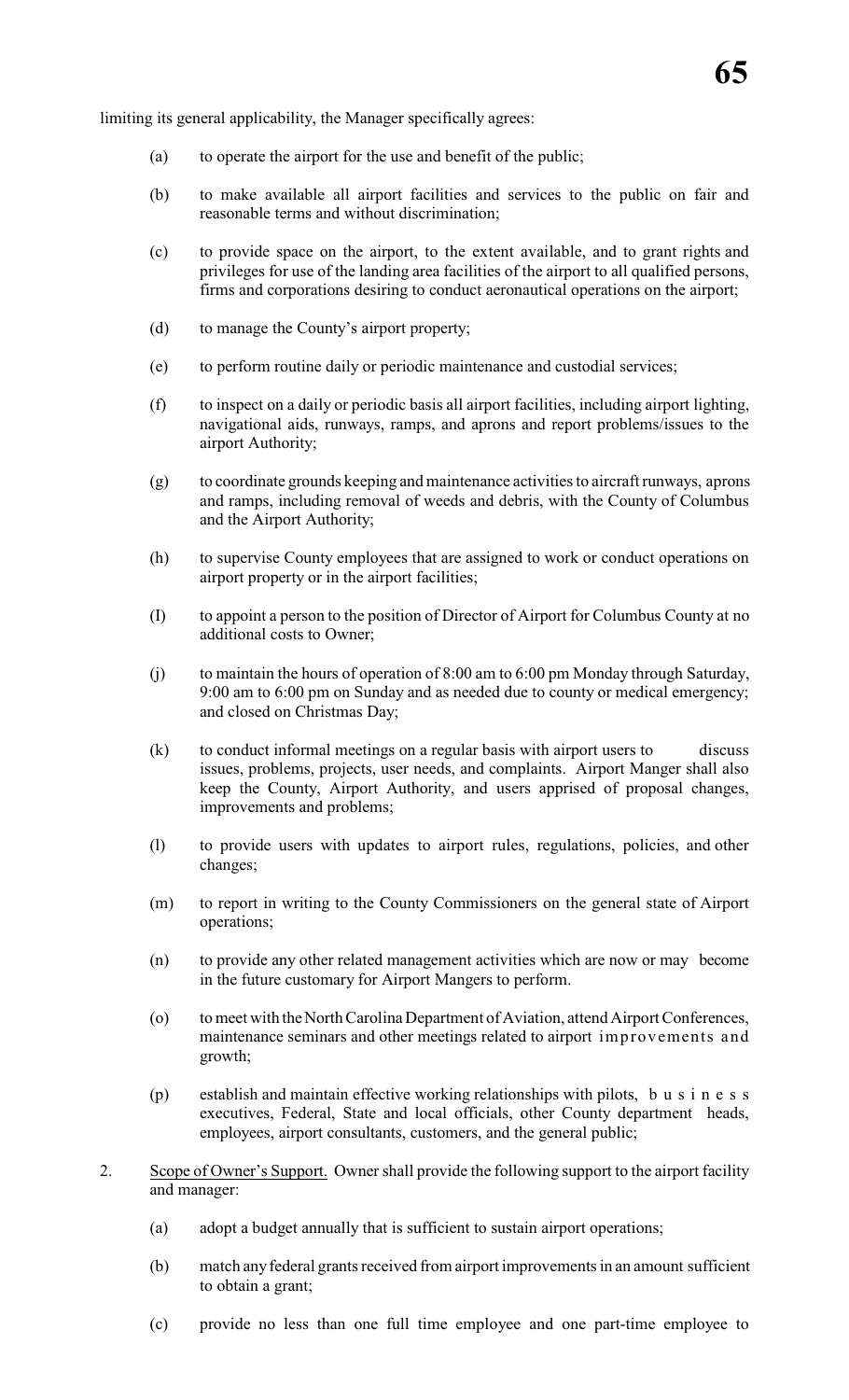support obligation under the direct supervision of the manager;

(d) provide equipment and employees to maintain the airport grounds and facilities;

(e) provide a county vehicle "courtesy car" for the airports and customers use.

3. Term of Agreement. The term of this contract shall be three (3) years from the date of this contract, subject to prior termination pursuant to Section 23.

4. Payment. County shall pay MANAGER for services rendered pursuant to this agreement the sum of FIFTY THOUSAND AND NO/100 (\$50,000.00) DOLLARS annually, and compensate mileage and travel as any other County employee and payable in monthly installments of Four Thousand One Hundred Sixty-Six and 67/100 (\$4,166.67) Dollars.

5. Exclusive Agreement. This agreement is nonexclusive. The Board of Commissioners do explicitly reserve the right to contract with other airport managers to perform same or similar duties during the duration of this contractual agreement. MANAGER, however, is not exclusively bound to the county, and MANAGER is free to pursue other private employment on either a full or part time basis.

6. Independent Contractor. MANAGER acknowledges that, in entering into this contract and providing services, the MANAGER is acting as an independent contractor; neither the MANAGER nor his or her employees, members or personnel shall be deemed or construed to be employees of Columbus County at any time during the duration of this Contract. The MANAGER shall be solely responsible for payment of all required State and Federal taxes PROVIDED HOWEVER, that the MANAGER, shall provide such documentation as COUNTY deems necessary to meet any and all federal and state tax guidelines regarding employment contract employees.

As such, the MANAGER is not entitled to, nor shall be eligible for, any benefits provided by the County to any of its permanent or temporary employees, including but not limited to vacation leave, sick leave, retirement, longevity and group insurance.

7. Indemnity. MANAGER shall indemnify and hold The Board of Commissioners and the OWNER, it agents and employees, harmless against any loss and all claims, demands, causes of actions, or other liability, including attorneys fees, on account of contract or personal injuries or death or on account of property damages arising out of or relating to the work to be performed by the MANAGER hereunder, resulting from the negligence of or the willful act or omission of the MANAGER, his/her agents, employees and subcontractors.

8. Insurance. MANAGER shall provide proof of coverage through insurance already maintain by the Airport and acceptable to COUNTY, of the kinds and minimum amounts specified below.

MANAGER shall provide proof of the general liability insurance providing liability limits of a minimum amount of ONE MILLION DOLLARS AND NO/100 (\$1,000,000.00) annual aggregate. CLASSIC AVIATION, INC. shall have the insurance agent furnish COUNTY a certificate of insurance evidencing the existence of such coverage, and providing for fifteen (15) days notice of any material change in coverage.

9. Certificates and Notice of Cancellation. Before commencing work under this contract, or within a reasonable time thereafter, both parties hereto shall furnish, each to the other, with certificates of all insurance required hereunder. Certificates shall indicate the type, amount, class of operations covered, effective date and expiration date of all policies, and shall contain the following statement:

"The insurance covered by this certificate will not be canceled or materially altered, except after thirty (30) days written notice has been received by County".

The Certificate of Insurance, naming COUNTY as an additional insured, shall be further evidenced by an actual endorsement furnished to the County from the Insurer within thirty (30) days of the signing of the contract or a reasonable time thereafter, between the Professional and the County.

10. Business Associate Agreement. CLASSIC AVIATION, INC. shall be considered a Business Associate of Columbus County.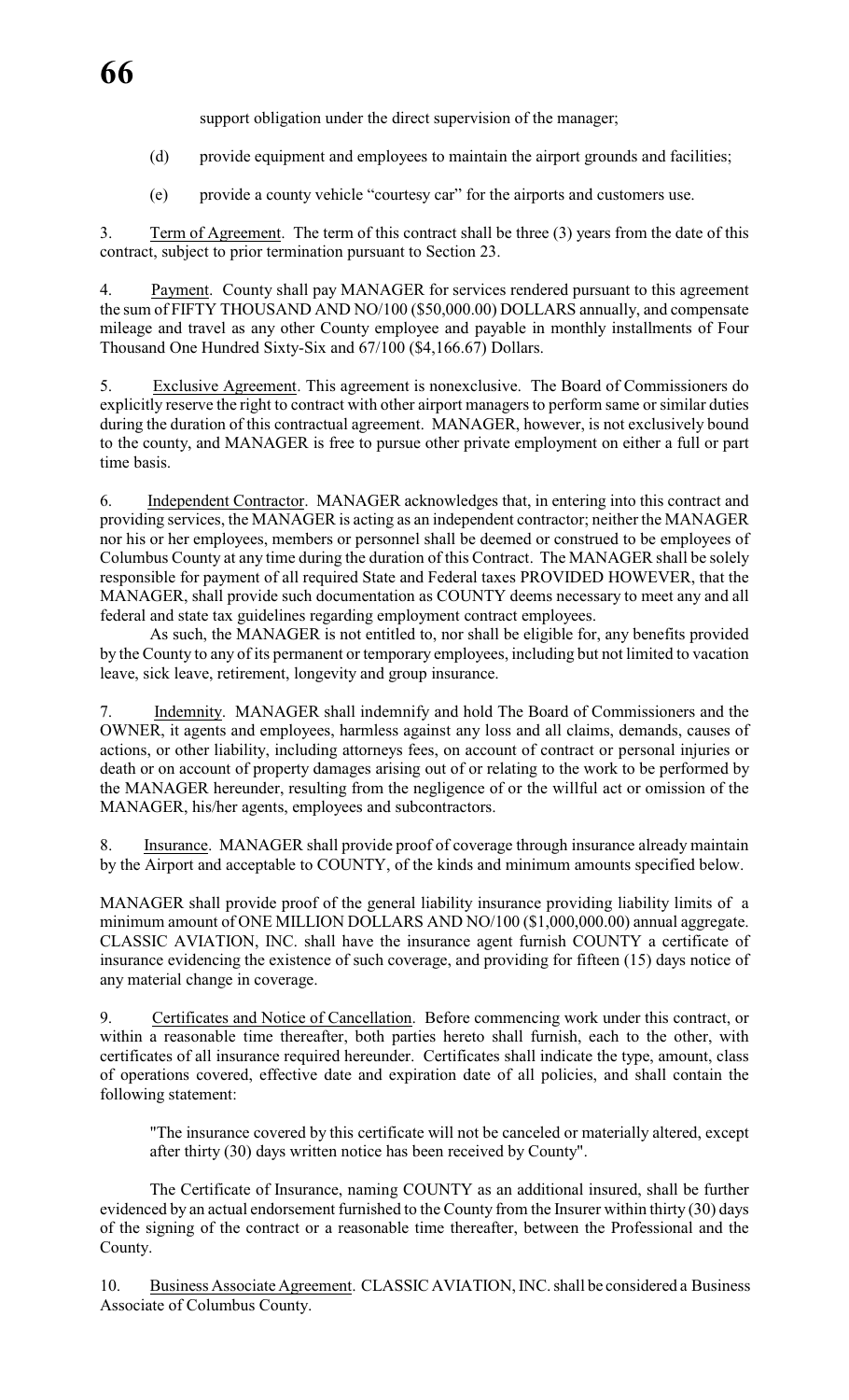11. Extra Work. OWNER and MANAGER shall negotiate and agree upon the value of any extra work prior to the issuance of a Change Order covering said extra work. Such Change Order shall set forth the corresponding adjustment, if any, to the Contract Price and Contract Time.

12. Conflict of Interest. No paid employee of the County shall have a personal or financial interest, direct or indirect, as a contracting party or otherwise, in the performance of this Contract.

13. Subcontracts. MANAGER shall utilize no subcontractors for carrying out the services to be performed under this Contract without the written approval of the County.

14. Binding Effect. This contract shall be binding upon the parties hereto, and their heirs, successors, executors, administrators and assigns.

15. Further Actions. The parties will make and execute all further instruments and documents required to carry out the purposes and intent of this contract.

16. Inclusive Terms. Use of the masculine herein shall include the feminine and neuter, and the singular shall include the plural.

17. Governing Law. All of the terms and conditions contained herein shall be interpreted in accordance with the laws of the State of North Carolina.

18. Notices. All notice required hereunder to be sent to either party shall be sent to the following designated addresses, or to such other address or addresses as may hereafter be designated by either party by mailing of written notice of such change of address, by Certified Mail, Return Receipt Requested:

> **To County:** Columbus County Attorney **Attention:** Amanda Prince, Esquire 111 Washington Street Whiteville, North Carolina 28472

### **To Manager:**

#### CLASSIC AVIATION, INC P.O. Box 253 Chadbourn, NC 28431

19. Assignability. It is mutually agreed by the parties hereto that this contract is not transferable and shall not be assigned by either party without the written consent of the other party to this contract.

20. Nondiscrimination. CLASSIC AVIATION, INC. will take affirmative action not to discriminate against any employee or applicant for employment or otherwise illegally deny any person participation in or the benefits of the activities which are the subject of this contract, because of race, creed, color, sex, age, disability, or national origin.

21. Non-appropriation. All funds for payment by the County under this contract are subject to the availability of any annual appropriation for this purpose by the Board of Commissioners. In the event of non-appropriation of funds by the Board of Commissioners for the services provided under the contract, the County will terminate the contract, without termination charge or liability, on the last day of the then-current fiscal year or when the appropriation made for then-current year for the services/items covered by this contract is spent, whichever occurs first. If at any time funds are not appropriated for the continuance of this contract, cancellation shall be accepted by the Manager on sixty (60) days' prior written notice.

22. Amendments. This Contract shall not be modified or otherwise amended except in writing signed by the parties.

23. Termination. This agreement may be terminated at any time by either party, without penalty, provided that written notice of such termination is furnished to the other party at least sixty  $(60)$  days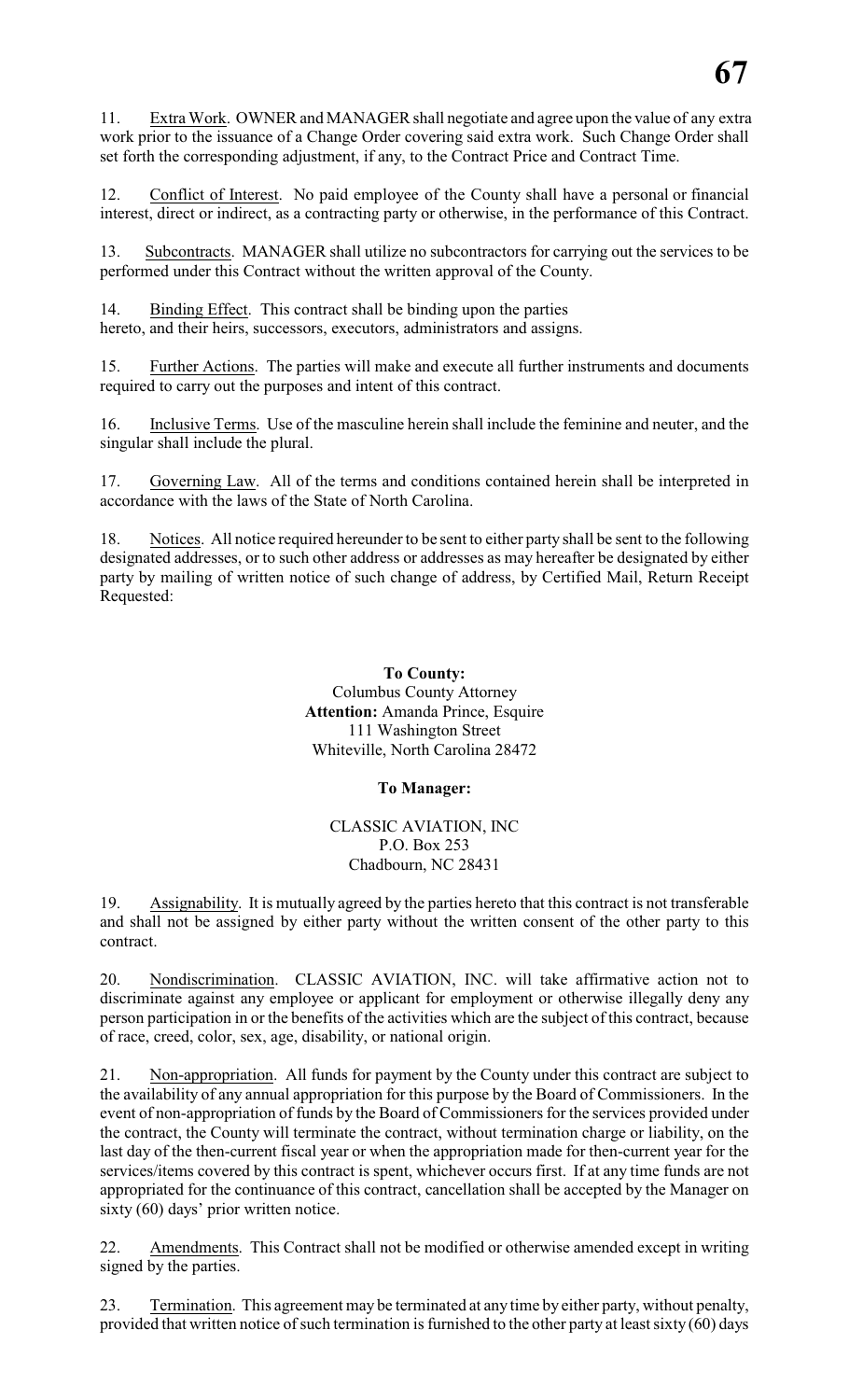prior to termination. Net payment shall be appropriated at the date of termination.

24. Entire Agreement. This agreement constitutes the entire understanding between the parties and supersedes all prior and independent agreements between the parties covering the subject matter hereof. Any change or modification of this agreement must be in writing signed by both parties.

IN WITNESS WHEREOF, the parties hereto have caused the execution of the foregoing instrument, by authority duly given and in duplicate originals, all on the day and year first above written.

COLUMBUS COUNTY COMMISSIONERS

### By: /s/ **TRENT BURROUGHS, Chairman COLUMBUS COUNTY BOARD OF COMMISSIONERS**

**ATTESTED BY:** /s/ **JUNE B. HALL CLERK to the BOARD**

CLASSIC AVIATION, INC.

| By: | (CDA)<br>. A I |
|-----|----------------|

Title:

 $\mathcal{L}_\mathcal{L}$  , where  $\mathcal{L}_\mathcal{L}$  , we have the set of the set of the set of the set of the set of the set of the set of the set of the set of the set of the set of the set of the set of the set of the set of the set

Approved as to form: /s/ **AMANDA B. PRINCE** County Attorney

This instrument has been pre-audited in the manner required by the Local Government Budget and Fiscal Control Act. /s/ **BOBBIE FAIRCLOTH** County Finance Officer

STATE OF NORTH CAROLINA COUNTY OF COLUMBUS

I, \_\_\_\_\_\_\_\_\_\_\_\_\_\_\_\_\_\_\_\_\_\_\_\_\_, a Notary Public of said County and State hereby certify that, **Example 2.1 Let us a set of the set of the set of the set of the set of the set of the set of the set of the set of the set of the set of the set of the set of the set of the set of the set of the set of the set of the** acknowledged that he is Chairman of the Board of County Commissioners of Columbus County, and that the foregoing or annexed instrument was signed in its name and sealed by him on behalf of said County by its authority duly given. And the said Chairman acknowledged the said writing to be the act and deed of said County of Columbus.

WITNESS my hand and official seal or stamp, this the \_\_\_\_\_ day of \_\_\_\_\_\_\_\_, \_\_\_\_\_.

(SEAL)

\_\_\_\_\_\_\_\_\_\_\_\_\_\_\_\_\_\_\_\_\_\_\_\_\_\_\_\_\_\_\_\_\_\_\_\_\_\_\_ NOTARY PUBLIC My Commission Expires:

NORTH CAROLINA

COLUMBUS COUNTY I, \_\_\_\_\_\_\_\_\_\_\_\_\_\_\_\_\_\_\_\_\_\_\_\_\_\_\_\_\_\_, a Notary Public of the State and County aforesaid, certify that \_\_\_\_\_\_\_\_\_\_\_\_\_\_\_\_\_\_\_\_\_\_\_\_\_\_\_\_\_\_\_\_\_\_\_\_ acknowledged that \_ he is the of Classic Aviation, Inc. a North Carolina corporation and that by authority duly given and as the act of each entity, he signed the forgoing instrument in its name on its behalf as its act and deed. Witness my hand and Notarial stamp or seal this day of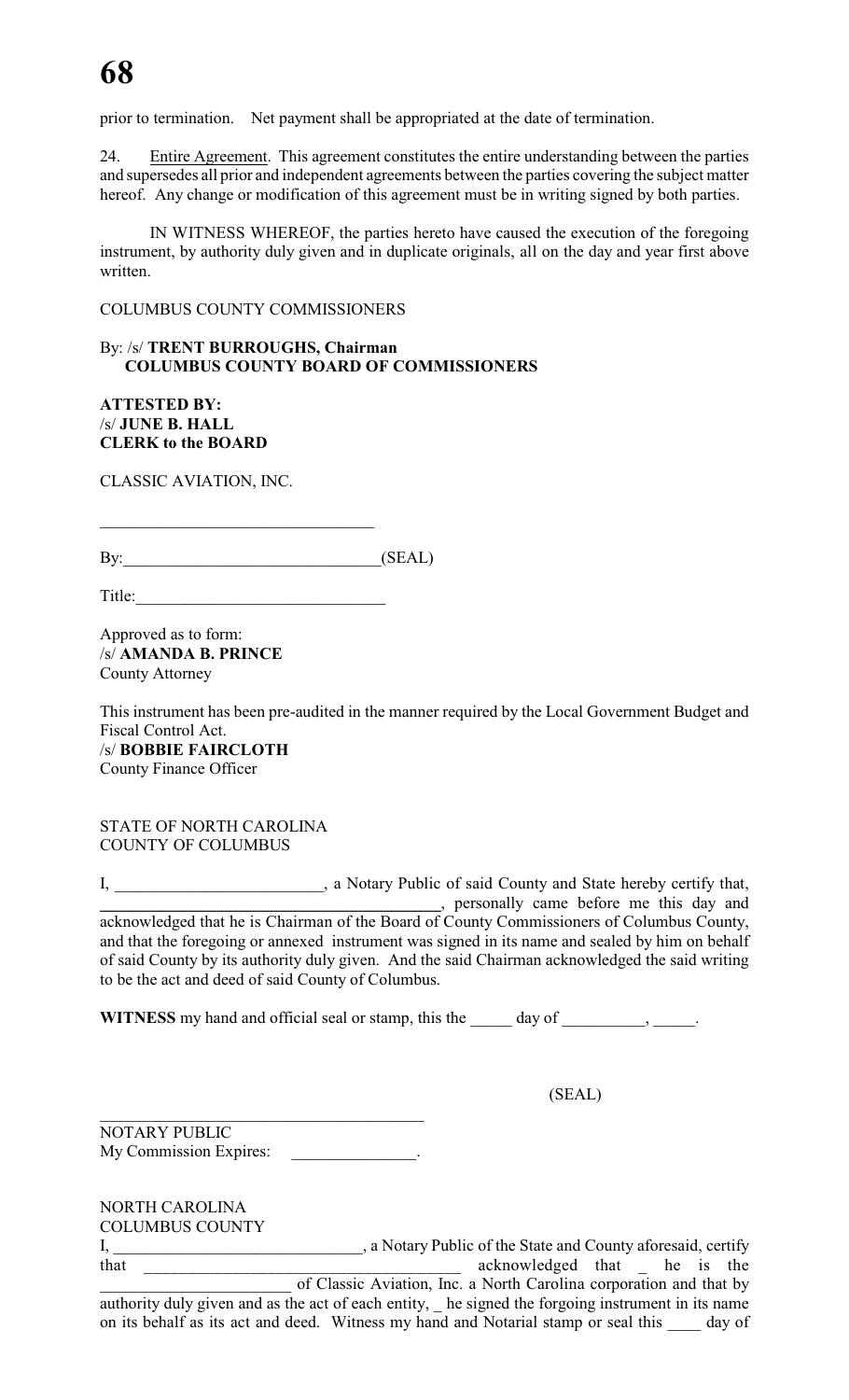#### $(SEAL)$

Notary Public My commission expires:

Commissioner McDowell made a motion to approve the Management Contract with Classic Aviation, Incorporated at fifty thousand and 00/100 (\$50,000.00) dollars annually, seconded by Commissioner Byrd. The motion unanimously passed.

#### **Agenda Item #16: NC DEPARTMENT OF TRANSPORTATION - RIGHT-OF-WAY PURCHASE OFFER:**

Michael H. Stephens, County Manager, requested Board approval of the Offer to Purchase Real Property Due to the Acquisition of Right-of-Way and Damages from the North Carolina Department of Transportation.

Lance Laliberte, Right-of-Way Agent, stated the following:

- 1. The North Carolina Department of Transportation is offering to purchase approximately 3.219 acres where the Columbus County Main Library is located;
- 2. The purchase price is seventy eight thousand, nine hundred fifty and 00/100 (\$78,950.00) dollars; **and**
- 3. We need Board approval of the Offer to Purchase Real Property Due to the Acquisition of Right-of-Way and Damages.

After discussion was conducted, Commissioner Byrd made a motion to take this matter under consideration, seconded by Commissioner McMillian. The motion unanimously passed.

#### **RECESS REGULAR SESSION and enter into COMBINATION MEETING of COLUMBUS COUNTY WATER and SEWER DISTRICTS I, II, III, IV and V BOARD MEETING:**

At 7:17 P.M.,Commissioner Bullard made a motion to recess Regular Session and enter into a **combination meeting** of Columbus County Water and Sewer Districts I, II, III, IV and V Board Meeting, seconded by Commissioner Prevatte. The motion unanimously passed.

# **Agenda Item #17: COLUMBUS COUNTY WATER and SEWER DISTRICTS I, II, III, IV and V - APPROVAL of BOARD MEETING MINUTES:**

April 01, 2019 **Combination Meeting** of Columbus County Water and Sewer Districts I, II, III, IV and V Board Meeting **(5 sets)**

This information will be recorded in Minute Book Number 2 for each Water District, respectively.

### **Agenda Item #18: COLUMBUS COUNTY WATER and SEWER DISTRICT II - DISCUSSION of and APPROVAL of QUOTE for R.J. CORMAN WATER LINE TIE IN:**

Harold Nobles, Public Utilities Director, requested Board approval of the quote from Axel McPherson for the R.J. Corman water line tie in.

This information will be recorded in Minute Book Number 2 for Columbus County Water and Sewer District II.

# **ADJOURN COMBINATION MEETING of COLUMBUS COUNTY WATER and SEWER DISTRICTS I, II, III, IV and V BOARD MEETING and resume REGULAR SESSION:**

At 7:19 P.M., Commissioner Bullard made a motion to adjourn the **combination meeting** of Columbus County Water and Sewer Districts I, II, III, IV and V Board Meeting, seconded by Commissioner McDowell. The motion unanimously passed.

### **Agenda Item #19: CONSENT AGENDA ITEMS:**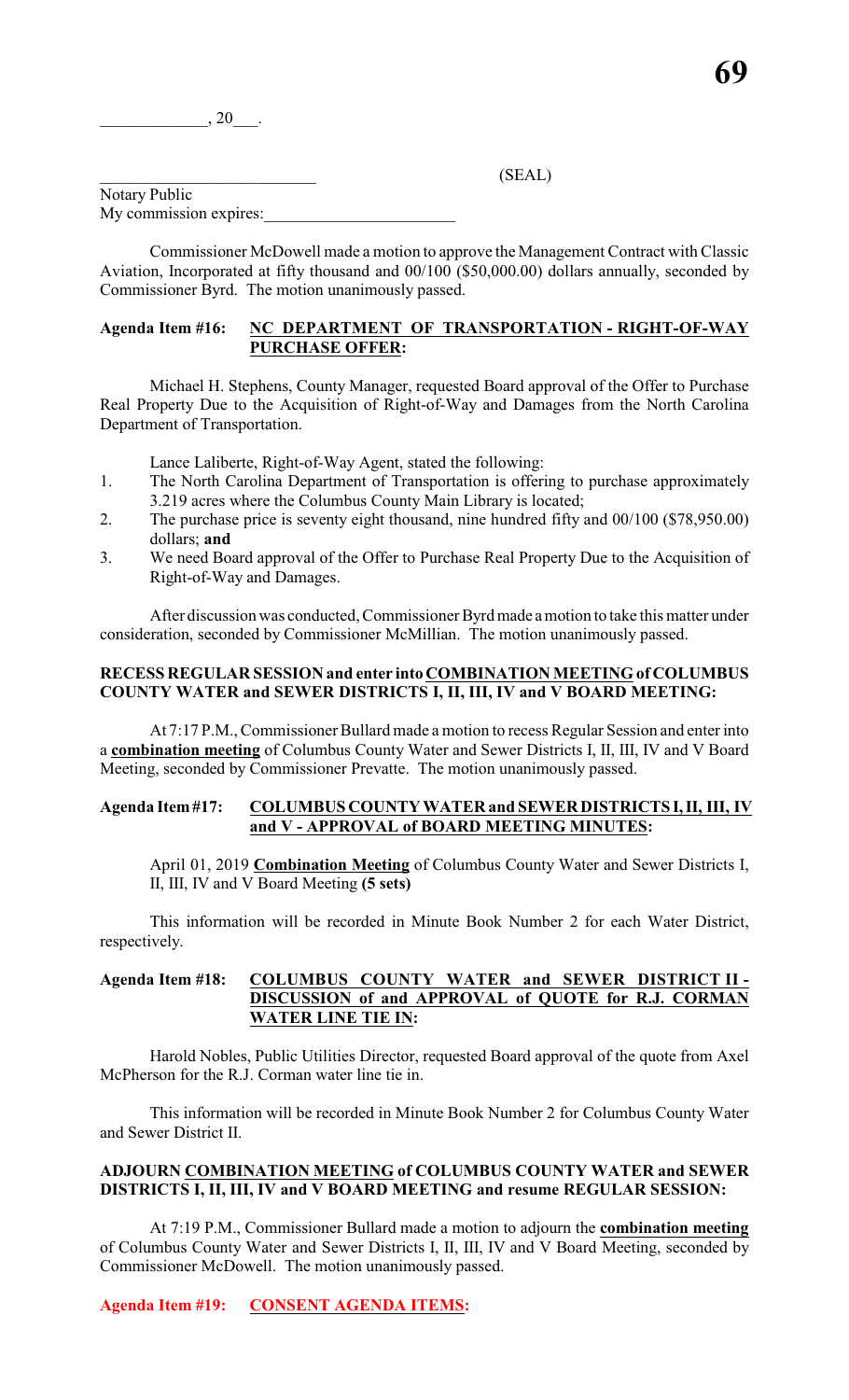Commissioner McDowell made a motion to approve the following Consent Agenda Items, seconded by Vice Chairman P. Edwin Russ. The motion unanimously passed.

| $\mathbf{\Lambda}$ | Duugti Allithullitiit.                 |                                |               |
|--------------------|----------------------------------------|--------------------------------|---------------|
| <b>TYPE</b>        | <b>ACCOUNT</b>                         | <b>DETAILS</b>                 | <b>AMOUNT</b> |
|                    | <b>Expenditures</b> $  68-9600-560061$ | Rural General Public DOT Grant | ( \$442)      |
| <b>Revenues</b>    | 68-3452-430116                         | NCDOT Rural Operating Asst PRG | ( \$442)      |

# A. **Budget Amendment:**

#### B. **Tax Refunds and Releases:**

*Property Value* Amount: \$499.93 A & M Trucking LLC **PROPERTY:** 00000 Total: \$562.03 Value: \$62,103.00 Year: 2018 Account: 03-04557 Bill#: 90948 Release value of trucks valued to high through DMV. Release Old Dock Fire(49.68) release Columbus Rescue(12.42) *Property Value* \$14.81 Blackmon, Jimmy **PROPERTY:** 00000 Total: \$16.70 Value: \$1,840.00 Year: 2018 Account: 11-04006 Bill#: 94179 Release value of boat. Junked 2 yrs ago. Release Columbus Rescue(.37) release late list(1.52) *Property Value* \$8.05 Boone, James Edward **PROPERTY:** 00000 Total: \$209.74 Value: \$1,000.00 Year: 2018 Account: 11-03240 Bill#: 94639 Release value of SWMH. No in Columbus County. Release Hallsboro Fire(.60) release Columbus Rescue(.20) release late list(.89) *Property Value* \$363.86 Brooks, Troy Lee (Jr) & Martha **PROPERTY**: 27648 Total: \$427.14 Value: \$45,200.00 Year: 2018 Account: 15-04560 Bill#: 95534 Release value grade corrected from hurricane in 2018. Release Acme Delco(54.24) release Columbus Rescue(9.04) *Property Value* \$42.71 Coker, Jonathan Carroll **PROPERTY:** 00000 Total: \$53.99 Value: \$2,305.00 Year: 17-18 Account: 09-05012 Bill#: 99999 Release value of boat. Sold 2016. Release Yam City(5.31) release Columbus Rescue(1.06) release late list(4.91) *Property Value* \$8.05 Coleman, Tim **PROPERTY:** 00000 Total: \$121.85 Value: \$3,400.00 Year: 2018 Account: 06-05681 Bill#: 99640 Release value of SWMH. Unliveable. Release Columbus Rescue(.68) release late list(.12) *Property Value* \$25.60 Dixon, James Freddie **PROPERTY:** 00000 Total: \$33.07 Value: \$3,180.00 Year: 2018 Account: 15-04606 Bill#: 2122 Release value of boat. Has no motor. Release Acme Delco(3.82) release Columbus Rescue(.64) release late list(3.01) *Property Value* \$8.06 Gerald, David A. **PROPERTY:** 00000 Total: \$9.86<br>
Value: \$500.00 Year: 17-18 Account: 01-05487 Bill#: 99999 Value: \$500.00 Year: 17-18 Account: 01-05487 Bill#: 99999 Release value of boat. Removed in 2013. Release Klondyke Fire(.70) release Whiteville Rescue(.20) release late list(.90) *Property Value* \$2,766.78 Henry, Ariel F **PROPERTY**: 28681 Total: \$3,245.58 Value: \$34,200.00 Year: 09-18 Account: 15-18069 Bill#: 99999 Release value DBListed with prop#28680. Release Acme Delco(410.40) release Columbus Rescue(68.40) *Property Value* \$32.50 Long, R C (Heirs) **PROPERTY**: 00000 Total: \$914.17 Value: \$1,000.00 Year: 10-13 Account: 03-14680 Bill#: 99999 Release sold at tax sale. Release Old Dock(3.20) release Columbus Rescue(.80) release late  $list(3.67)$ *Property Value* \$57.50 M Barnes Ironworks Inc. **PROPERTY:** 00000 Total: \$70.32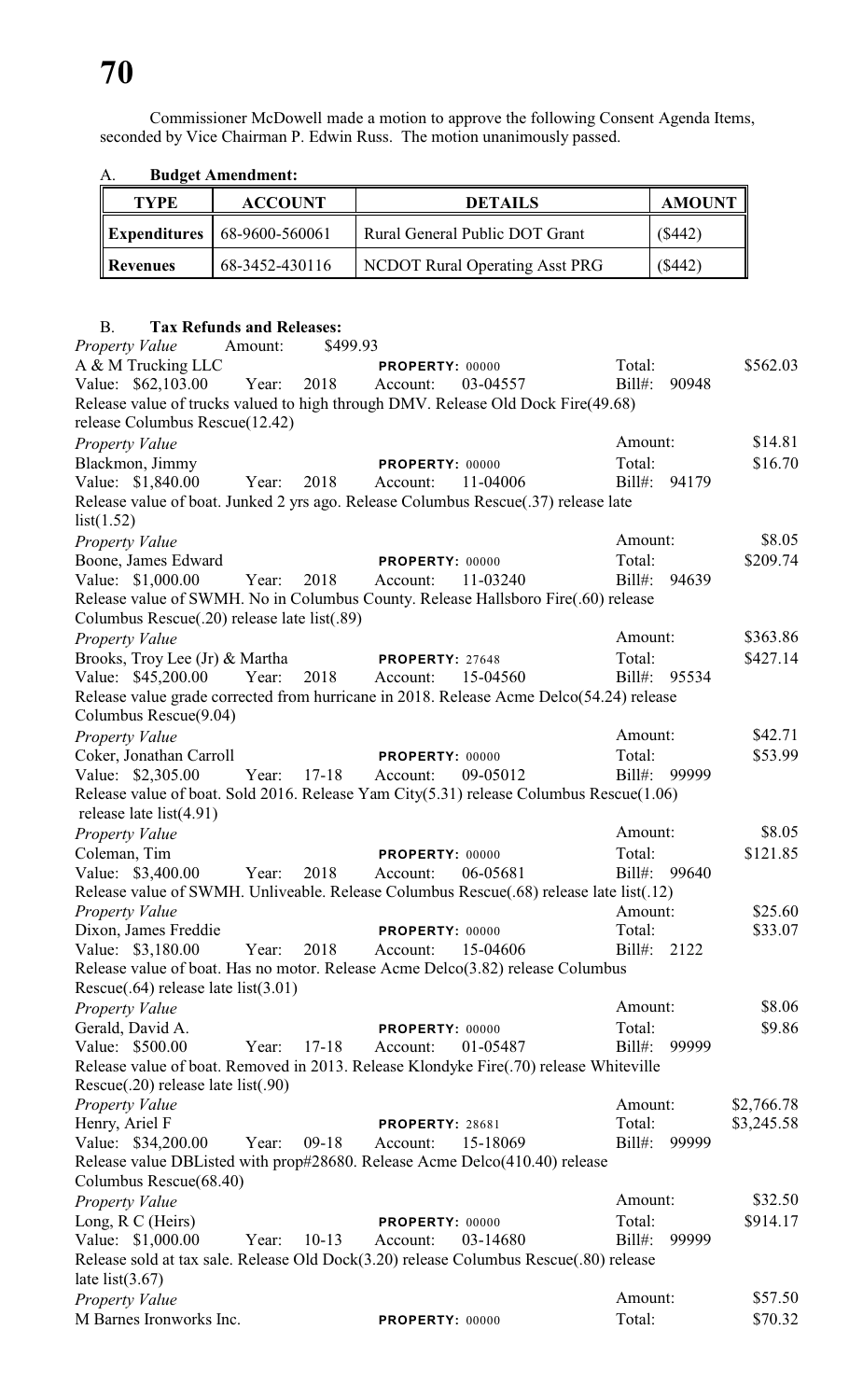Value: \$3,572.00 Year: 17-18 Account: 01-06868 Bill#: 99999 Release value of boat. Sold 2013. Release Brunswick Fire(5.00) release Whiteville Rescue(1.42) release late list(6.40) *Property Value* \$150.49 Nobles, Micky D. **PROPERTY:** 00000 Total: \$1,455.02 Value: \$1,950.00 Year: 13-18 Account: 13-30400 Bill#: 99999 Release entire value. DBL to Act#13-30400. Release Roseland Fire(12.97) release Columbus Rescue(3.73) release Water III(8.26) release late list(14.57) *Property Value* \$239.72 Novel Logistics LLC **PROPERTY:** 00000 Total: \$245.68 Value: \$20,592.00 Year: 2018 Account: 01-03032 Bill#: 24369 Release portion of value on 2-2013 FRHT. Over Valued. Release Whiteville Resue(5.96) *Property Value* \$24.15 Priest, Julian **PROPERTY:** 00000 Total: \$140.24 Value: \$1,000.00 Year: 17-18 Account: 06-02707 Bill#: 99999 Release value of SWMH. Sold. Release Columbus Rescue(.60) release late list(2.49) *Property Value* \$13.05 Rawls, Jonathan Lloyd **PROPERTY:** 86008 Total: \$14.67 Value: \$1,621.00 Year: 2018 Account: 01-05677 Bill#: 27512 Release value of boats. Sold 3 yrs ago. Release North Whiteville(1.30) release Whiteville Rescue(.32) *Property Value* \$8.05 Robinson, Joan **PROPERTY:** 00000 Total: \$326.73 Value: \$1,000.00 Year: 17-18 Account: 11-22922 Bill#: 99999 Release value of SWMH. Removed off property in 2017/ Release Hallsboro Fire(.60) release Columbus Rescue(.20) release late list(.89) *Property Value* \$24.87 Rogers, Horace Van **PROPERTY**: 00000 Total: \$141.04 Value: \$3,090.00 Year: 2018 Account: 13-04726 Bill#: 28736 Release SWMH. Double listed on Act#13-01717. Release Columbus Rescue(.62) release late  $list(2.55)$ *Property Value* \$267.58 Savage, Christian Paul **PROPERTY:** 00000 Total: \$301.65 Value: \$33,240.00 Year: 2018 Account: 11-02032 Bill#: 29642 Release value of boat. Sold10/30/17. Release Columbus Rescue(6.65) release late list(27.42) *Property Value* \$13.16 Sessoms, Clyde Jr. **PROPERTY:** 00000 Total: \$16.64 Value: \$1,635.00 Year: 2018 Account: 16-01653 Bill#: 30247 Release value of boat. Listed in SC . Release Cerro Gordo Fire(1.64) release Columbus Rescue(.33) release late list(1.51) *Property Value* \$70.43 Smith, Elizabeth & Gabrielle **PROPERTY:** 00000 Total: \$700.02 Value: \$3,040.00 Year: 16-17 Account: 06-01649 Bill#: 99999 Release value DBL Act#06-03309. Release Yam City(8.75) release Columbus Rescue(1.75) release late list(8.09) *Property Value* \$156.96 Stevens, Myrtle(Heirs) **PROPERTY:** 00000 Total: \$594.97 Value: \$10,340.00 Year: 17-18 Account: 03-01023 Bill#: 99999 Release value of SWMH. Rebilled to New Owner Act#3-03761. Release Brunswick Fire(13.65) release Columbus Rescue(3.90) release late list(17.46) *Property Value* \$663.64 Williams Christopher Levon **PROPERTY:** 00000 Total: \$737.84 Value: \$82,440.00 Year: 2018 Account: 12-00215 Bill#: 40457 Release entire value and billed on Act#1-03032. Release Klondyke Fire(57.71) release Columbus Rescue(16.49) *Refunds* \$0.00 Blackmon, Rozier Allen & Charley Jane **PROPERTY**: 6469 Total: \$200.00 Value: \$0.00 Year: 2018 Account: 03-03338 Bill#: 94203 Refund user fee. Land Only. *Refunds* \$0.00 Fair Bluff Housing Inc. **PROPERTY:** 00000 Total: \$4,640.00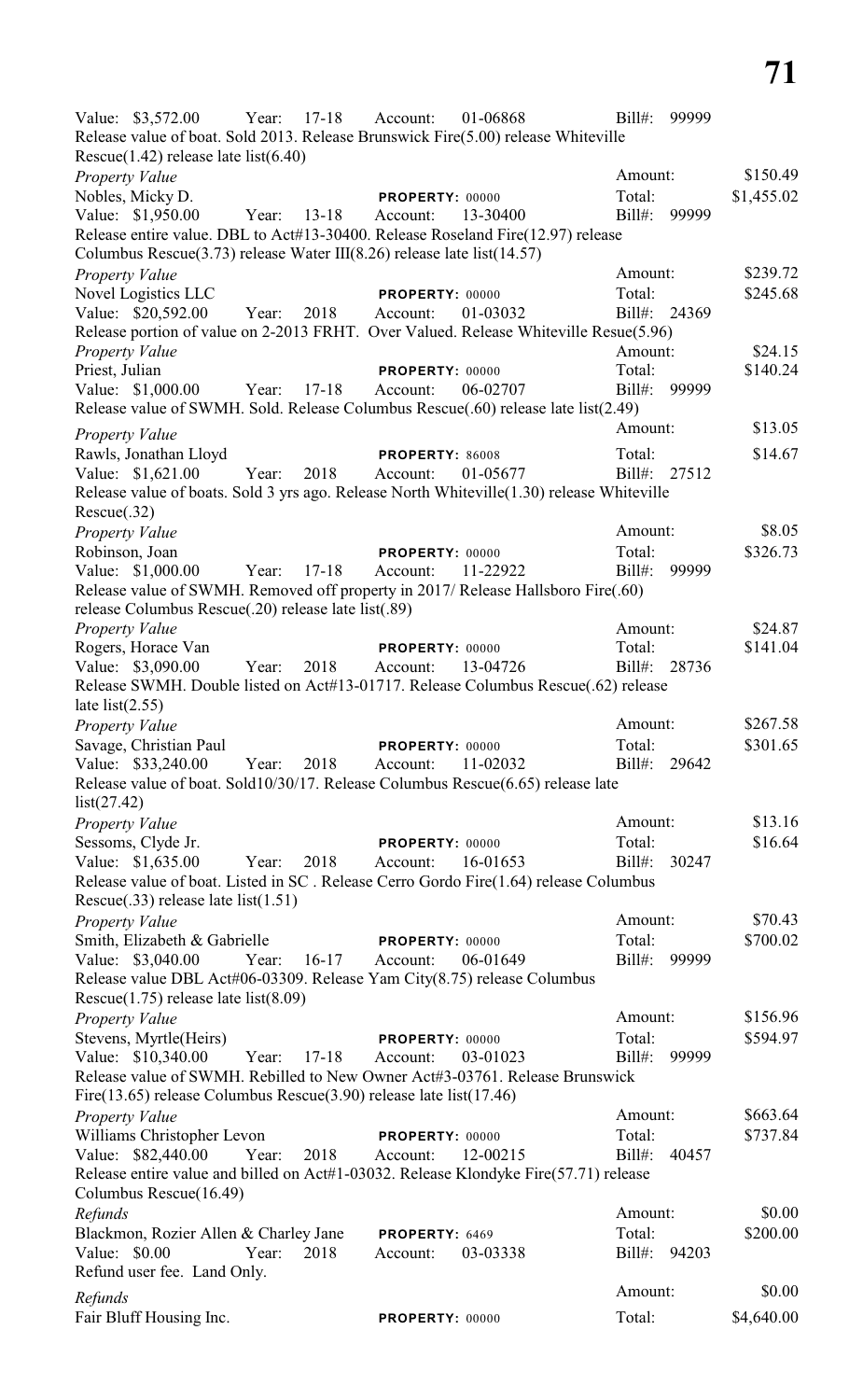# **72**

| Value: \$0.00                                                                     | Year: | 2017      | Account:                           | 18-00250                                                                                 | $Bill#$ :             | 98017        |                    |
|-----------------------------------------------------------------------------------|-------|-----------|------------------------------------|------------------------------------------------------------------------------------------|-----------------------|--------------|--------------------|
| Refund all user fees. Cans picked up flooded during Hurricane Matthew.<br>Refunds |       |           |                                    |                                                                                          | Amount:               |              | \$228.64           |
| Joyce A Hooks Living Trust & Gerald                                               |       |           | PROPERTY: 2552                     |                                                                                          | Total:                |              | \$254.20           |
| Value: \$2,600.00                                                                 | Year: | $14 - 17$ | Account:                           | 01-03818                                                                                 | $Bill#$ :             | 99999        |                    |
| Whiteville Rescue(5.68)                                                           |       |           |                                    | Refund portion of value. 4 years. Overbilled value. Release Klondyke Fire(19.88) release |                       |              |                    |
| Refunds                                                                           |       |           |                                    |                                                                                          | Amount:               |              | \$0.00             |
| Ransom, Debra Benton                                                              |       |           | PROPERTY: 97879                    |                                                                                          | Total:                |              | \$200.00           |
| Value: $$0.00$<br>Refund user fee. Dbilled. Act#16-12617                          | Year: | 2018      | Account:                           | 16-00611                                                                                 | $Bill#$ :             | 27439        |                    |
| Refunds                                                                           |       |           |                                    |                                                                                          | Amount:               |              | \$0.00             |
| Shelley, Kenneth & Diane G.                                                       |       |           | <b>PROPERTY: 16766</b>             |                                                                                          | Total:                |              | \$200.00           |
| Value: $$0.00$<br>Refund fee. Dbilled.                                            | Year: | 2018      | Account:                           | 09-26060                                                                                 | $Bill#$ :             | 30547        |                    |
| Refunds                                                                           |       |           |                                    |                                                                                          | Amount:               |              | \$0.00             |
| Vanderbilt Mortgage<br>Value: \$0.00<br>Refund user fee. Dbilled.                 | Year: | 2018      | <b>PROPERTY: 95324</b><br>Account: | 13-05626                                                                                 | Total:<br>$Bill#$ :   | 8697         | \$200.00           |
| User Fee                                                                          |       |           |                                    |                                                                                          | Amount:               |              | \$0.00             |
| Antone, Rudolph & Celester H.                                                     |       |           | <b>PROPERTY: 78795</b>             |                                                                                          | Total:                |              | \$611.00           |
| Value: $$0.00$<br>Release user fees. Vacant.                                      | Year: | $16-18$   | Account:                           | 08-00281                                                                                 | Bill#:                | 99999        |                    |
| User Fee                                                                          |       |           |                                    |                                                                                          | Amount:               |              | \$0.00             |
| Arnold, Crystal W                                                                 |       |           | PROPERTY: 87846                    |                                                                                          | Total:                |              | \$200.00           |
| Value: \$0.00<br>Release user fee. Vacant.                                        | Year: | 2018      | Account:                           | 10-2260                                                                                  | $Bill#$ :             | 91636        |                    |
| User Fee                                                                          |       |           |                                    |                                                                                          | Amount:               |              | \$0.00             |
| Blackwell, Gerry Wayne & Kathy<br>Value: \$0.00<br>Release user fee. Vacant.      | Year: | 2018      | PROPERTY: 29874<br>Account:        | 16-02359                                                                                 | Total:<br>$Bill#$ :   | 94253        | \$200.00           |
| User Fee                                                                          |       |           |                                    |                                                                                          | Amount:               |              | \$0.00             |
| Brown, Phyllisteen                                                                |       |           | PROPERTY: 86125                    |                                                                                          | Total:                |              | \$200.00           |
| Value: \$0.00<br>Release user fee. Vacant.                                        | Year: | 2018      | Account:                           | 13-04319                                                                                 |                       | Bill#: 96007 |                    |
| User Fee                                                                          |       |           |                                    |                                                                                          | Amount:               |              | \$0.00             |
| Carroll, Mary Lou                                                                 |       |           | <b>PROPERTY: 81731</b>             |                                                                                          | Total:                |              | \$200.00           |
| Value: \$0.00<br>Release user fee. Dbilled.                                       | Year: | 2018      | Account:                           | 09-03651                                                                                 |                       | Bill#: 81731 |                    |
| User Fee<br>Davis, Daniel Jeff & Teresa Jackson                                   |       |           | <b>PROPERTY: 00000</b>             |                                                                                          | Amount:<br>Total:     |              | \$0.00<br>\$400.00 |
| Value: \$0.00                                                                     | Year: | 2018      | Account:                           | 01-04285                                                                                 |                       | Bill#: 99999 |                    |
| Release user fee. Dbilled. Prop#1120, 97370                                       |       |           |                                    |                                                                                          |                       |              |                    |
| User Fee                                                                          |       |           |                                    |                                                                                          | Amount:               |              | \$0.00             |
| Elliott, William<br>Value: \$0.00                                                 | Year: | 2018      | <b>PROPERTY: 13702</b><br>Account: | 07-05145                                                                                 | Total:<br>Bill#: 3496 |              | \$400.00           |
| Release user fes. Overbilled.                                                     |       |           |                                    |                                                                                          | Amount:               |              | \$0.00             |
| User Fee<br>Fair Bluff Housing Inc.                                               |       |           | PROPERTY: 00000                    |                                                                                          | Total:                |              | \$4,520.00         |
| Value: \$0.00                                                                     | Year: | 2018      | Account:                           | 18-00250                                                                                 | $Bill#$ :             | 42597        |                    |
| Act#10-02661                                                                      |       |           |                                    | Release all user fees. Cans picked up flooded during Hurricane Matthew. Billed on        |                       |              |                    |
| User Fee                                                                          |       |           |                                    |                                                                                          | Amount:               |              | \$0.00             |
| Garrell, Jason & Melody Powers                                                    |       |           | PROPERTY: 61747                    |                                                                                          | Total:                |              | \$200.00           |
| Value: \$0.00<br>Release user fee. Vacant.                                        | Year: | 2018      | Account:                           | 15-15301                                                                                 | Bill#: 6594           |              |                    |
| User Fee                                                                          |       |           |                                    |                                                                                          | Amount:               |              | \$0.00             |
| Gause, Sallie (Heirs) Blancie Bellamy                                             |       |           | <b>PROPERTY: 10815</b>             |                                                                                          | Total:                |              | \$113.00           |
| Value: \$0.00<br>Release user fee. Vacant and unliveable.                         | Year: | 2018      | Account:                           | 06-13660                                                                                 | Bill#: 6773           |              |                    |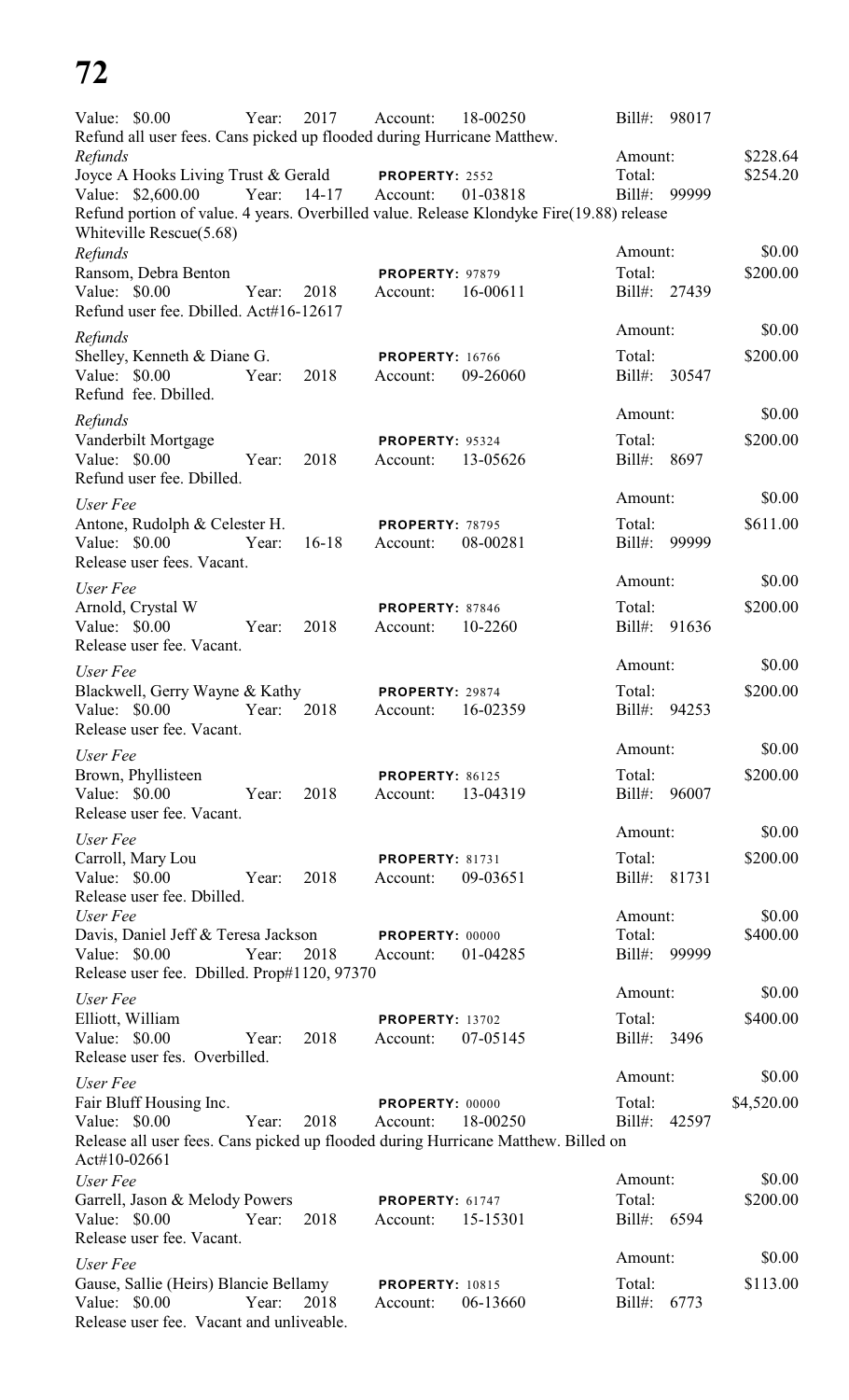# **73**

| User Fee                                                                                     |       |         |                                    |          | Amount:                        |       | \$0.00             |
|----------------------------------------------------------------------------------------------|-------|---------|------------------------------------|----------|--------------------------------|-------|--------------------|
| Gore, Minnie E ETAL<br>Value: \$0.00<br>Release user fee. Vacant.                            | Year: | 2018    | PROPERTY: 78763<br>Account:        | 10-01543 | Total:<br>Bill#:               | 8162  | \$113.00           |
| User Fee                                                                                     |       |         |                                    |          | Amount:                        |       | \$0.00             |
| Graham, James G. & Irene Heirs<br>Value: \$0.00<br>Release user fee. Vacant.                 | Year: | 2018    | PROPERTY: 2006<br>Account:         | 01-34220 | Total:<br>Bill#: 8651          |       | \$200.00           |
| User Fee                                                                                     |       |         |                                    |          | Amount:                        |       | \$0.00             |
| Harrelson, Georgia Ann<br>Value: $$0.00$<br>Release user fee. Vacant.                        | Year: | 2018q   | <b>PROPERTY: 28444</b><br>Account: | 15-02519 | Total:<br>Bill#: 10574         |       | \$200.00           |
| User Fee                                                                                     |       |         |                                    |          | Amount:                        |       | \$0.00             |
| Jaimes Apolinar Pantaleon ETAL<br>Value: \$0.00<br>Release user fee. Vacant land.            | Year: | 2018    | <b>PROPERTY: 78143</b><br>Account: | 03-00536 | Total:<br>Bill#: 14383         |       | \$200.00           |
| User Fee                                                                                     |       |         |                                    |          | Amount:                        |       | \$0.00             |
| Johnson, Jerry L. (II)<br>Value: \$0.00<br>Release user fee. Vacant.                         | Year: | 2018    | <b>PROPERTY: 21566</b><br>Account: | 12-00927 | Total:<br>Bill#: 14945         |       | \$200.00           |
| User Fee                                                                                     |       |         |                                    |          | Amount:                        |       | \$0.00             |
| Johnson, Mary E<br>Value: \$0.00<br>Release user fee. Vacant.                                | Year: | 2018    | <b>PROPERTY: 28646</b><br>Account: | 15-04451 | Total:<br>Bill#: 14998         |       | \$200.00           |
| User Fee                                                                                     |       |         |                                    |          | Amount:                        |       | \$0.00             |
| Jones, Shelton E & Mildred<br>Value: \$0.00<br>Release user fees. Vacant.                    | Year: | 2018    | PROPERTY: 7236<br>Account:         | 03-01931 | Total:<br>Bill#: 15492         |       | \$400.00           |
|                                                                                              |       |         |                                    |          | Amount:                        |       | \$0.00             |
| User Fee<br>Kelly, Ernie Dwayne<br>Value: \$0.00<br>Release user fee. Vacant.                | Year: | 2018    | <b>PROPERTY: 28705</b><br>Account: | 15-22079 | Total:<br>$Bill#$ :            | 15944 | \$400.00           |
| User Fee                                                                                     |       |         |                                    |          | Amount:                        |       | \$0.00             |
| Lennon Marguerite F(Heirs)<br>Value: \$0.00<br>Release user fee. Vacant.                     | Year: | $16-17$ | <b>PROPERTY: 21566</b><br>Account: | 12-00624 | Total:<br>Bill#:               | 99999 | \$411.00           |
| User Fee                                                                                     |       |         |                                    |          | Amount:                        |       | \$0.00             |
| Lennon, Donna<br>Value: \$0.00<br>Release user fee. Vacant.                                  | Year: | 2018    | <b>PROPERTY: 78037</b><br>Account: | 15-23523 | Total:<br>Bill#: 17266         |       | \$200.00           |
| User Fee                                                                                     |       |         |                                    |          | Amount:                        |       | \$0.00             |
| Locklear, Roy Timothy & Deborah Sue<br>Value: \$0.00<br>Release user fee. Dbilled.           | Year: | 2018    | PROPERTY: 76703<br>Account:        | 06-23262 | Total:<br>Bill#: 18035         |       | \$200.00           |
| User Fee                                                                                     |       |         |                                    |          | Amount:                        |       | \$0.00             |
| Locklear, Roy Timothy & Deborah Sue<br>Value: \$0.00<br>Release user fees. Prop#76702, 60199 | Year: | 2018    | PROPERTY: 76702<br>Account:        | 06-03158 | Total:<br>Bill#:               | 99999 | \$400.00           |
| User Fee                                                                                     |       |         |                                    |          | Amount:                        |       | \$0.00             |
| Long, Norwood Graham-<br>Value: \$0.00<br>Release user fee. Vacant land.                     | Year: | 2018    | PROPERTY: 28841<br>Account:        | 15-24400 | Total:<br>$Bill#$ :            | 18408 | \$200.00           |
| User Fee<br>McMillan Franzetta<br>Value: \$0.00<br>Release user fee. Dbilled.                | Year: | 2018    | <b>PROPERTY: 24741</b><br>Account: | 13-05751 | Amount:<br>Total:<br>$Bill#$ : | 20680 | \$0.00<br>\$200.00 |
| User Fee                                                                                     |       |         |                                    |          | Amount:                        |       | \$0.00             |
| McPherson, Willie Paul<br>Value: \$0.00                                                      | Year: | 2018    | <b>PROPERTY: 1055</b><br>Account:  | 02-00619 | Total:<br>$Bill#$ :            | 21233 | \$200.00           |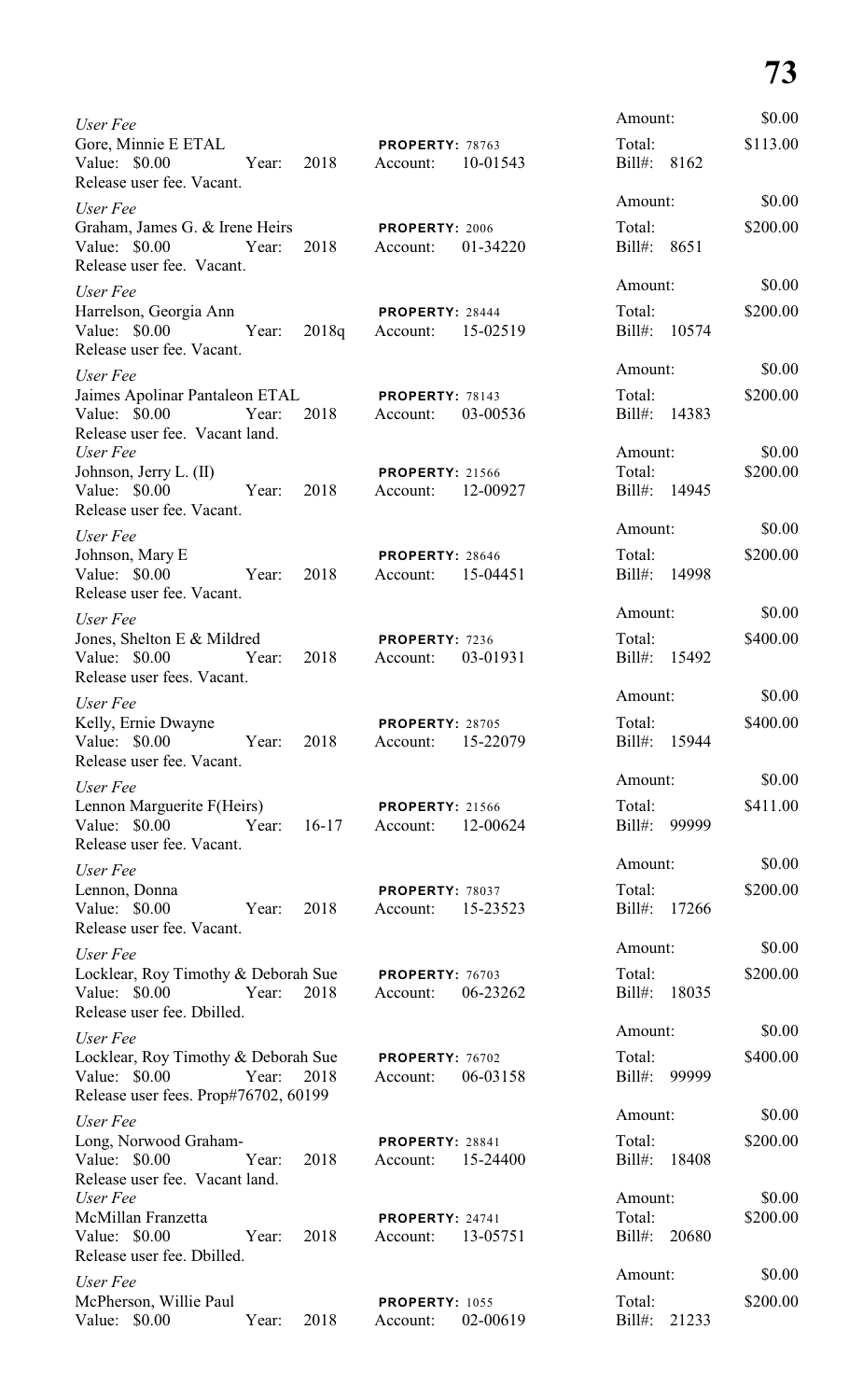# **74**

Release user fee. Vacant.

| User Fee                                                                                                             |                                                | Amount:                                 | \$0.00             |
|----------------------------------------------------------------------------------------------------------------------|------------------------------------------------|-----------------------------------------|--------------------|
| Nobles, Jim F & Andrea<br>Value: \$0.00<br>2018<br>Year:<br>Release user fee. Vacant.                                | PROPERTY: 79968<br>16-27717<br>Account:        | Total:<br>Bill#: 23877                  | \$200.00           |
| User Fee                                                                                                             |                                                | Amount:                                 | \$0.00             |
| Porter, Timothy Alan<br>$16-18$<br>Value: \$0.00 Year:<br>Release user fees. Vacant.                                 | PROPERTY: 5202<br>01-05588<br>Account:         | Total:<br>Bill#:<br>99999               | \$611.00           |
| User Fee                                                                                                             |                                                | Amount:                                 | \$0.00             |
| Porter, Timothy Alan<br>Value: \$0.00 Year:<br>2018<br>Release user fees. Overbilled.                                | PROPERTY: 6410<br>Account:<br>03-05957         | Total:<br>Bill#: 26122                  | \$600.00           |
| User Fee                                                                                                             |                                                | Amount:                                 | \$0.00             |
| Powell, Robert Lee Jr. & Bonita<br>$17 - 18$<br>Value: \$0.00<br>Year:<br>Release user fees. Vacant.                 | <b>PROPERTY: 61869</b><br>Account:<br>15-30620 | Total:<br>Bill#:<br>99999               | \$403.00           |
| User Fee                                                                                                             |                                                | Amount:                                 | \$0.00             |
| Register, Kenneth S Heirs<br>2018<br>Value: \$0.00<br>Year:<br>Release user fee. Dbilled.                            | PROPERTY: 7658<br>03-19320<br>Account:         | Total:<br>Bill#: 28031                  | \$200.00           |
| User Fee                                                                                                             |                                                | Amount:                                 | \$0.00             |
| Shelley, Diana G. & Kenneth<br>Value: \$0.00<br>2018<br>Year:<br>Release user fee. Overbilled.                       | <b>PROPERTY: 15876</b><br>09-04518<br>Account: | Total:<br>Bill#: 30533                  | \$200.00           |
| User Fee                                                                                                             |                                                | Amount:                                 | \$0.00             |
| Smith, Janice Y<br>2018<br>Value: \$0.00<br>Year:<br>Release user fees. Vacant.                                      | PROPERTY: 00000<br>01-08027<br>Account:        | Total:<br>Bill#: 99999                  | \$791.00           |
| User Fee<br>Southern, Mary Ella<br>Value: \$0.00<br>$17 - 18$<br>Year:                                               | PROPERTY: 75048<br>01-87523<br>Account:        | Amount:<br>Total:<br>99999<br>$Bill#$ : | \$0.00<br>\$403.00 |
| Release user fees. Vacant.                                                                                           |                                                |                                         |                    |
| User Fee                                                                                                             |                                                | Amount:                                 | \$0.00             |
| Stanley, Julie Lynn Soles<br>Value: $$0.00$<br>2018<br>Year:<br>Release user fee. Dbilled.                           | <b>PROPERTY: 61555</b><br>06-35884<br>Account: | Total:<br>Bill#: 33790                  | \$200.00           |
| User Fee                                                                                                             |                                                | Amount:                                 | \$0.00             |
| Stevens, Daisy Mae<br>Value: \$0.00 Year:<br>2018<br>Release user fee. Vacant.                                       | <b>PROPERTY: 29371</b><br>15-05508<br>Account: | Total:<br>Bill#: 34210                  | \$200.00           |
| User Fee                                                                                                             |                                                | Amount:                                 | \$0.00             |
| Todd, Larry Dean<br>Value: \$0.00<br>Year:<br>2018<br>Release user fee. Paid on Act#12-00413                         | PROPERTY: 00000<br>12-00054<br>Account:        | Total:<br>Bill#: 36553                  | \$200.00           |
| User Fee                                                                                                             |                                                | Amount:                                 | \$0.00             |
| Walker, Harold D<br>Value: \$0.00<br>2018<br>Year:<br>Release user fee. Vacant.                                      | PROPERTY: 2601<br>01-04549<br>Account:         | Total:<br>Bill#: 37883                  | \$200.00           |
| User Fee                                                                                                             |                                                | Amount:                                 | \$0.00             |
| Ward, Jerry Norman & Debra F<br>Value: \$0.00<br>2018<br>Year:                                                       | <b>PROPERTY: 17150</b><br>09-32143<br>Account: | Total:<br>Bill#: 38606                  | \$200.00           |
| Release user fee. Dbilled.                                                                                           |                                                | Amount:                                 | \$0.00             |
| User Fee<br>Williamson, Byron Monroe<br>Value: \$0.00<br>Year:<br>2018<br>Release user fee. Billed with Single Wide. | PROPERTY: 90564<br>15-01631<br>Account:        | Total:<br>Bill#: 40927                  | \$200.00           |
| User Fee                                                                                                             |                                                | Amount:                                 | \$0.00             |
| Williamson, Mark B                                                                                                   | <b>PROPERTY: 21030</b>                         | Total:                                  | \$200.00           |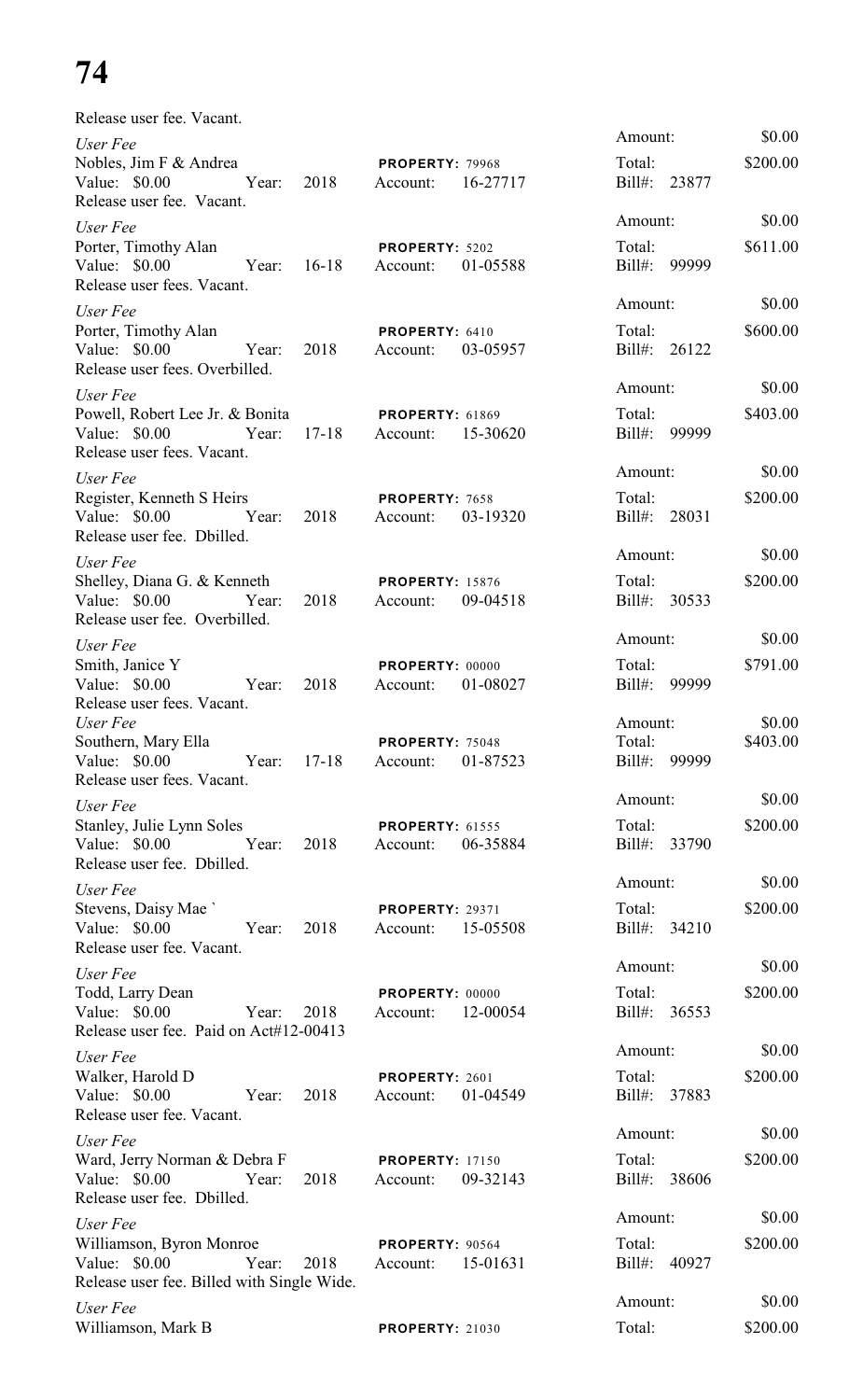Value: \$0.00 Year: 2018 Account: 12-31442 Bill#: 41186 Release user fee. Dbilled.

### **Agenda Item #20: PUBLIC INPUT:**

Chairman Burroughs opened the floor for Public Input. No Public Input was received either orally or verbally.

### **Agenda Item #21: COMMENTS:**

Chairman Burroughs opened the floor for comments. The following spoke.

#### B. **Board of Commissioners:**

- 1. **Commissioner Bullard:** stated Representative Brendon Jones contacted me over the weekend and would like for us to contact him as early as possible on Wednesday morning relative to our capital improvements, and he is very eager to get money awarded to Columbus County for the many projects that are underway.
- 2. **Commissioner McMillian:** We need to remember the flood victims that are still suffering, and we need to see what we can do to help them before another storm hits.
- 3. **Commissioner McDowell:** stated the following: -We did contact the North Carolina Department of Transportation about the situation in Crusoe, and they are still looking at the situation; -You may want to piggyback the situation in Fair Bluff with the Crusoe area; **and** -I wish everyone a very safe and Happy Easter.

### 4. **Commissioner Byrd:** stated the following:

-The Emergency Room's waiting time, at Columbus Regional Healthcare System, is extremely long and needs to be addressed; **and**

-I understand that the State is going to allow private contractors to revisit the issue with the motor graders with the blades to clean the road shoulder and the road ditches at the same time, and this should be a plus with drainage.

### 5. **Vice Chairman Burroughs:** stated the following:

-I delivered the welcome remarks at the Special Olympics and did not realize the number of participants;

-I want to thank Julie Strickland for her work and time in arranging the Special Olympics; **and**

-We will hold our Board Retreat tomorrow and we will get our legislative ideas together to present to our legislators.

### 6. **Commissioner Prevatte:** stated the following:

-I have experienced the same situation with the waiting times at the Emergency Room at the hospital;

-I am glad we are addressing the drainage issue in Columbus County;

-County Assembly Day will be on May 08, 2019; **and**

-I wish everyone a very Happy Easter.

# D. **County Attorney (Amanda B. Prince):** stated the following:

- 1. I have received several telephone calls regarding our Noise Ordinance;
- 2. The existing Noise Ordinance needs to be re-done, adopted and the necessary devices need to be purchased for certification; **and**
- 3. The devices are \$395.00 each, and we will need to purchase two (2).

After discussion was conducted, it was the general consensus of the Board for the Noise Ordinance to be redone and a copy of the existing Ordinance be provided to each Board member.

**RECESS REGULAR SESSION and enter into CLOSED SESSION in ACCORDANCE with N.C.G.S. § 143.318-11(a) (3) ATTORNEY-CLIENT PRIVILEGE and (6) PERSONNEL:**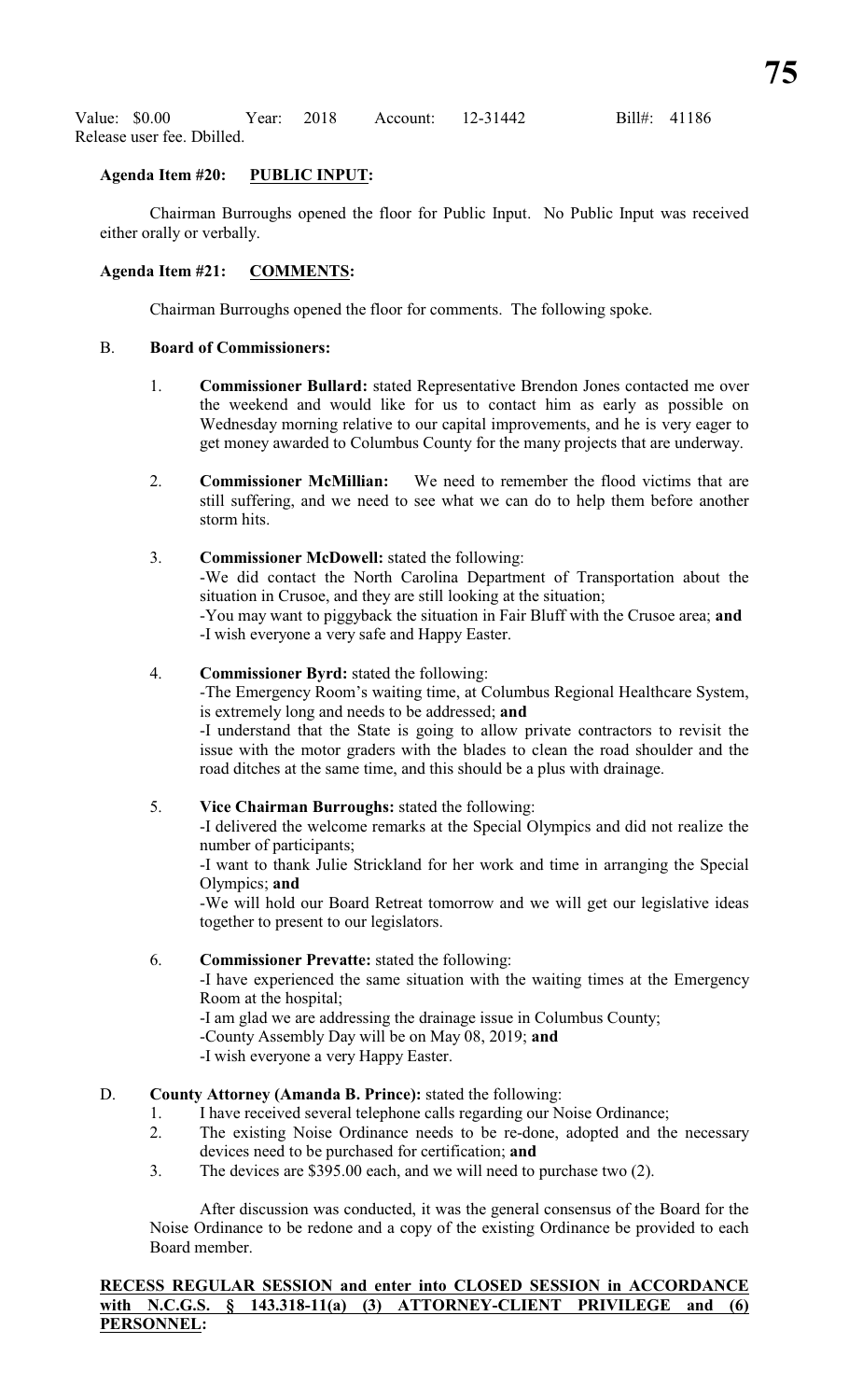At 7:35 P.M., Commissioner Byrd made a motion to recess Regular Session and enter into Closed Session in Accordance with N.C.G.S. § 143.318-11(a) (3) Attorney-Client Privilege and (6) Personnel, seconded by Commissioner McMillian. The motion unanimously passed.

### **Agenda Item #22: CLOSED SESSION in ACCORDANCE with N.C.G.S. § 143.318- 11(a) (3) ATTORNEY-CLIENT PRIVILEGE and (6) PERSONNEL:**

No official action was taken.

# **ADJOURN CLOSED SESSION and resume REGULAR SESSION:**

At 7:57 P.M., Commissioner McDowell made a motion to adjourn Closed Session and resume Regular Session, seconded by Commissioner Prevatte. The motion unanimously passed.

### **READING and APPROVAL of CLOSED SESSION GENERAL ACCOUNT:**

The Chairman requested that Amanda B. Prince, County Attorney, orally read the Closed Session General Account. Ms. Prince orally read the following: *"The Board of Commissioners discussed with the County Attorney pending litigation matters. The Board of Commissioners discussed personnel issues with Algernon McKenzie, Social Services Director. No decision or action was taken"*.

Commissioner Byrd made a motion to approve the Closed Session General Account, seconded by Vice Chairman Russ. The motion unanimously passed.

#### **Agenda Item #23: ADJOURNMENT:**

At 7:59 P.M., Commissioner McDowell made a motion to adjourn, seconded by Commissioner Byrd. The motion unanimously passed.

### **APPROVED:**

**\_\_\_\_\_\_\_\_\_\_\_\_\_\_\_\_\_\_\_\_\_\_\_\_\_\_\_\_ \_\_\_\_\_\_\_\_\_\_\_\_\_\_\_\_\_\_\_\_\_\_\_\_\_\_\_\_\_\_\_\_ JUNE B. HALL, Clerk to Board TRENT BURROUGHS, Chairman**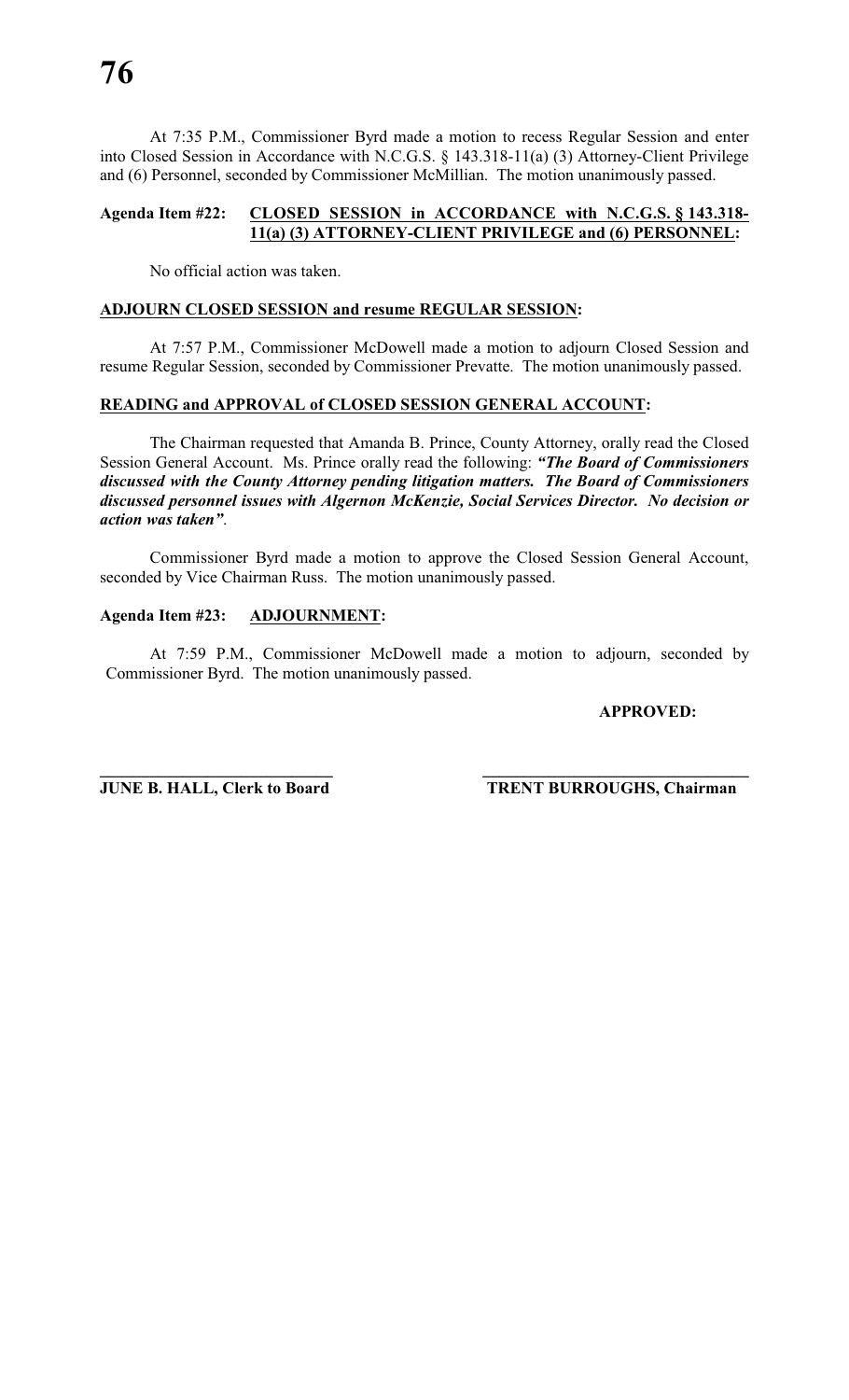#### **COLUMBUS COUNTY WATER and SEWER DISTRICTS I, II, III, IV AND V COMBINATION BOARD MEETING Monday, April 15, 2019 7:17 P.M.**

The Honorable Columbus County Commissioners met on the above stated date and at the above stated time in the Dempsey B. Herring Courthouse Annex Building, located at 112 West Smith Street, Whiteville, North Carolina, to act as the Columbus County Water and Sewer District I Board.

#### **COMMISSIONERS PRESENT: APPOINTEES PRESENT:**

Giles E. Byrd Ricky Bullard Charles T. McDowell

**Trent Burroughs, Chairman** Mike Stephens, **County Manager** P. Edwin Russ, Vice-Chairman Amanda B. Prince, County Attorney Jerome McMillian June B. Hall, **Clerk to the Board** James E. Prevatte Bobbie Faircloth, **Finance Officer**

#### **MEETING CALLED TO ORDER:**

At 7:17 P.M., Chairman Trent Burroughs called the **combination meeting** of Columbus County Water and Sewer Districts I, II, III, IV and V Board Meeting to order.

#### **Agenda Item #17: COLUMBUS COUNTY WATER and SEWER DISTRICTS I, II, III, IV and V - APPROVAL of BOARD MEETING MINUTES:**

April 01, 2019 **Combination Meeting** of Columbus County Water and Sewer Districts I, II, III, IV and V Board Meeting **(5 sets)**

Commissioner Byrd made a motion to approve the April 01, 2019 Columbus County Water and Sewer District IBoard Meeting Minutes, as recorded, seconded by Commissioner Prevatte. The motion unanimously passed.

#### **ADJOURNMENT:**

At 7:19 P.M., Commissioner Bullard made a motion to adjourn, seconded by Commissioner McDowell. The motion unanimously passed.

\_\_\_\_\_\_\_\_\_\_\_\_\_\_\_\_\_\_\_\_\_\_\_\_\_\_\_\_\_ \_\_\_\_\_\_\_\_\_\_\_\_\_\_\_\_\_\_\_\_\_\_\_\_\_\_\_\_\_\_\_\_\_\_\_

**APPROVED:**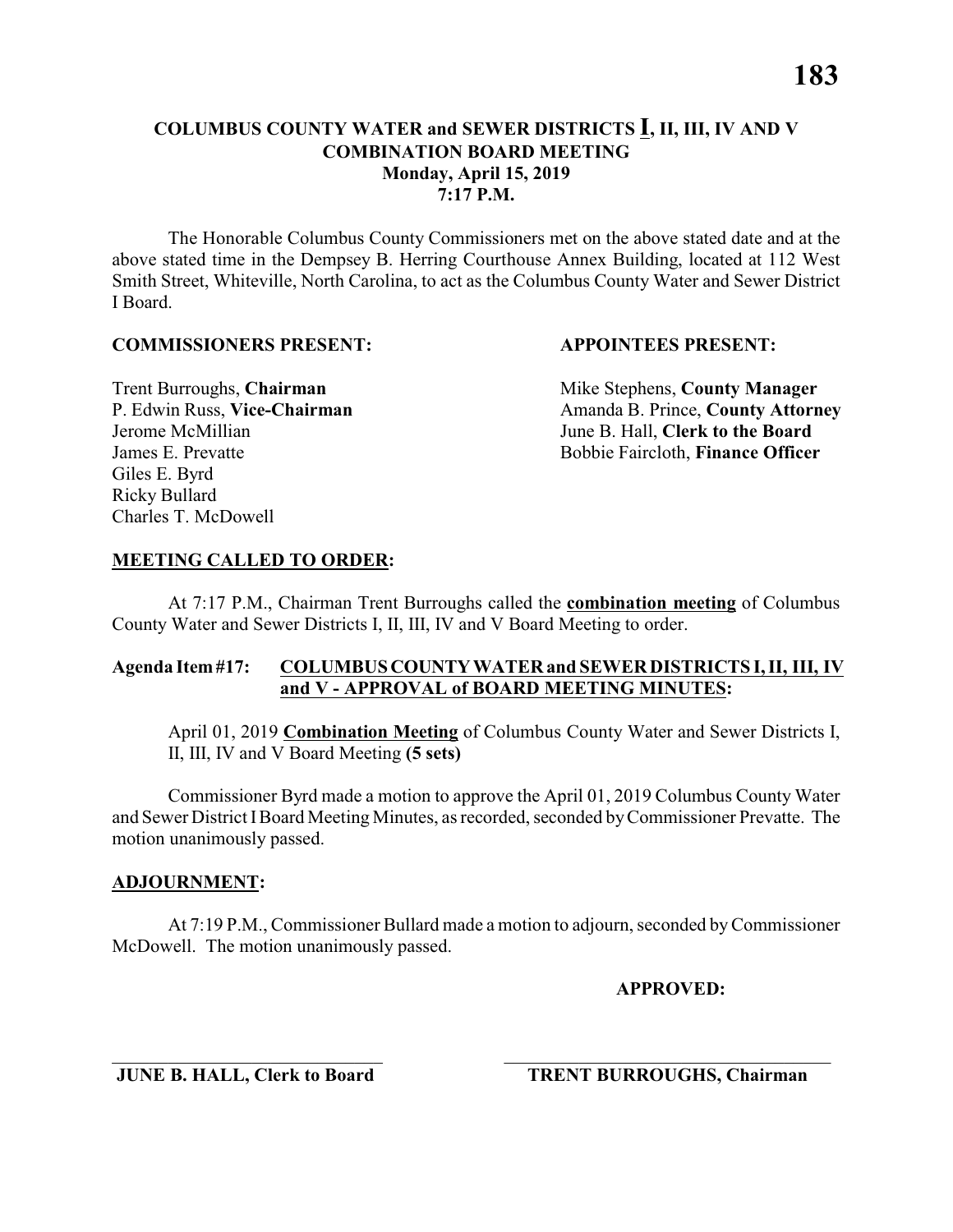### **COLUMBUS COUNTY WATER and SEWER DISTRICTS I, II, III, IV AND V COMBINATION BOARD MEETING Monday, April 15, 2019 7:17 P.M.**

The Honorable Columbus County Commissioners met on the above stated date and at the above stated time in the Dempsey B. Herring Courthouse Annex Building, located at 112 West Smith Street, Whiteville, North Carolina, to act as the Columbus County Water and Sewer District II Board.

#### **COMMISSIONERS PRESENT: APPOINTEES PRESENT:**

Giles E. Byrd Ricky Bullard Charles T. McDowell

**Trent Burroughs, Chairman** Mike Stephens, **County Manager** P. Edwin Russ, Vice-Chairman Amanda B. Prince, County Attorney Jerome McMillian June B. Hall, **Clerk to the Board** James E. Prevatte Bobbie Faircloth, **Finance Officer**

#### **MEETING CALLED TO ORDER:**

At 7:17 P.M., Chairman Trent Burroughs called the **combination meeting** of Columbus County Water and Sewer Districts I, II, III, IV and V Board Meeting to order.

#### **Agenda Item #17: COLUMBUS COUNTY WATER and SEWER DISTRICTS I, II, III, IV and V - APPROVAL of BOARD MEETING MINUTES:**

April 01, 2019 **Combination Meeting** of Columbus County Water and Sewer Districts I, II, III, IV and V Board Meeting **(5 sets)**

Commissioner Byrd made a motion to approve the April 01, 2019 Columbus County Water and Sewer District II Board Meeting Minutes, as recorded, seconded by Commissioner Prevatte. The motion unanimously passed.

#### **Agenda Item #18: COLUMBUS COUNTY WATER and SEWER DISTRICT II - DISCUSSION of and APPROVAL of QUOTE for R.J. CORMAN WATER LINE TIE IN:**

Harold Nobles, Public Utilities Director, requested Board approval of the quote from Axel McPherson for the R.J. Corman water line tie in.

Commissioner Byrd made a motion to approve the quote from Axel McPherson Construction to provide labor, equipment and material to install 12 x 4 tap, 4" meter with bypass, and precast concrete vault with stone base, for the R.J. Corman water line tie in, at the cost of twenty-seven thousand, three hundred eighty-four and 00/100 (\$27,384.00) dollars, seconded by Vice Chairman Russ. The motion unanimously passed.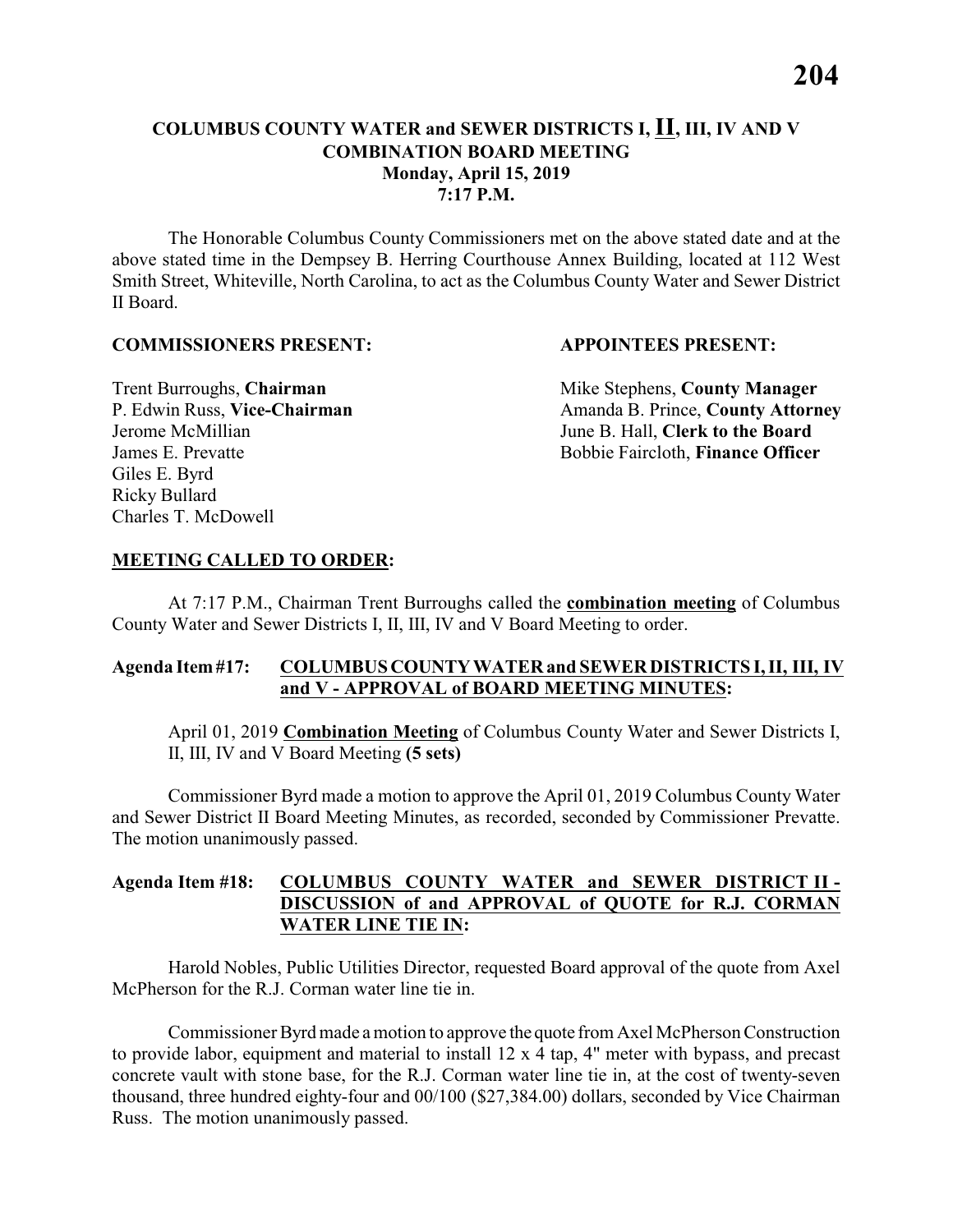# **ADJOURNMENT:**

At 7:19 P.M., Commissioner Bullard made a motion to adjourn, seconded by Commissioner McDowell. The motion unanimously passed.

# **APPROVED:**

JUNE B. HALL, Clerk to Board

**TRENT BURROUGHS, Chairman**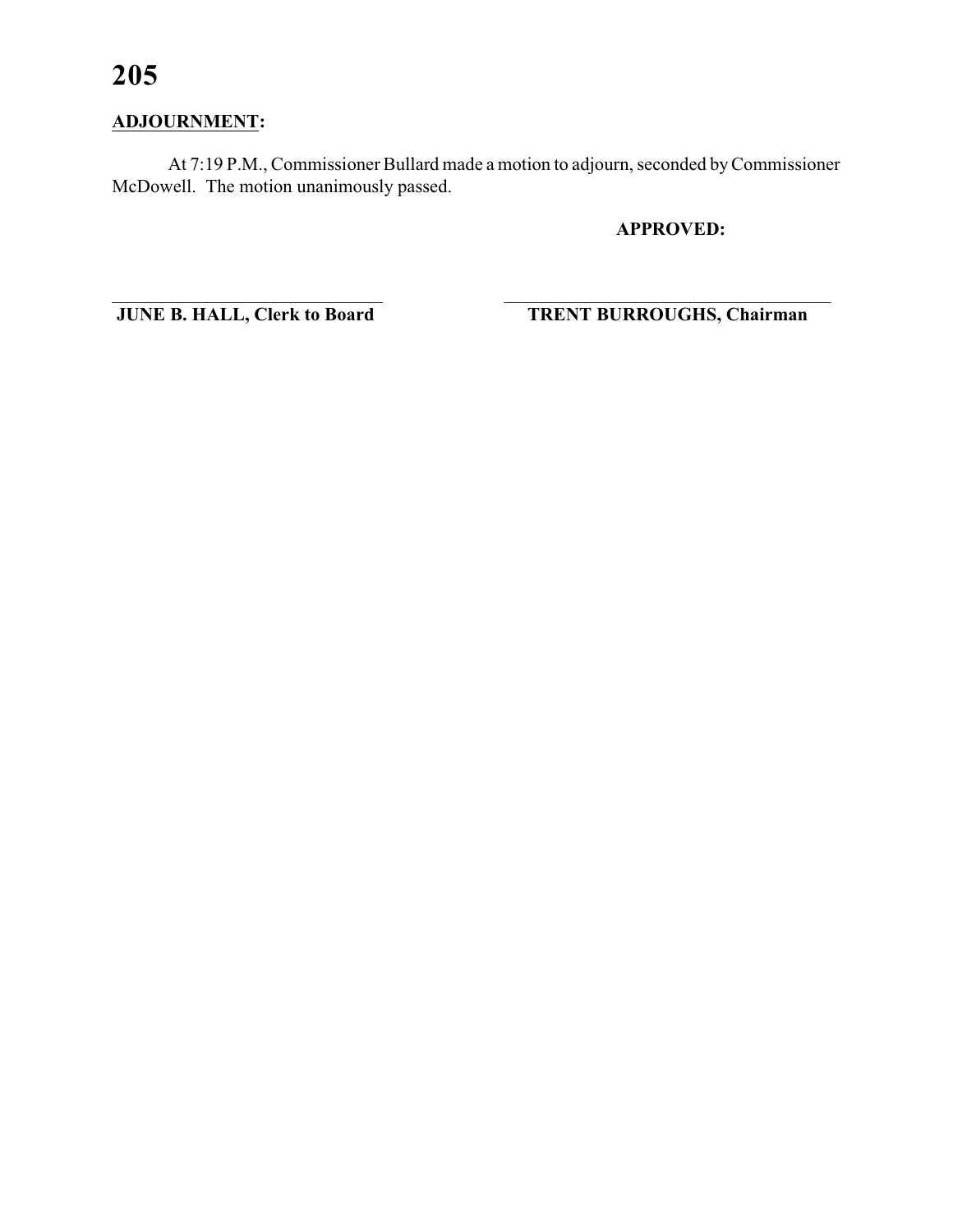The Honorable Columbus County Commissioners met on the above stated date and at the above stated time in the Dempsey B. Herring Courthouse Annex Building, located at 112 West Smith Street, Whiteville, North Carolina, to act as the Columbus County Water and Sewer District III Board.

#### **COMMISSIONERS PRESENT: APPOINTEES PRESENT:**

Giles E. Byrd Ricky Bullard Charles T. McDowell

**Trent Burroughs, Chairman** Mike Stephens, **County Manager** P. Edwin Russ, Vice-Chairman Amanda B. Prince, County Attorney Jerome McMillian June B. Hall, **Clerk to the Board** James E. Prevatte Bobbie Faircloth, **Finance Officer**

#### **MEETING CALLED TO ORDER:**

At 7:17 P.M., Chairman Trent Burroughs called the **combination meeting** of Columbus County Water and Sewer Districts I, II, III, IV and V Board Meeting to order.

#### **Agenda Item #17: COLUMBUS COUNTY WATER and SEWER DISTRICTS I, II, III, IV and V - APPROVAL of BOARD MEETING MINUTES:**

April 01, 2019 **Combination Meeting** of Columbus County Water and Sewer Districts I, II, III, IV and V Board Meeting **(5 sets)**

Commissioner Byrd made a motion to approve the April 01, 2019 Columbus County Water and Sewer District III Board Meeting Minutes, as recorded, seconded by Commissioner Prevatte. The motion unanimously passed.

#### **ADJOURNMENT:**

At 7:19 P.M., Commissioner Bullard made a motion to adjourn, seconded by Commissioner McDowell. The motion unanimously passed.

\_\_\_\_\_\_\_\_\_\_\_\_\_\_\_\_\_\_\_\_\_\_\_\_\_\_\_\_\_ \_\_\_\_\_\_\_\_\_\_\_\_\_\_\_\_\_\_\_\_\_\_\_\_\_\_\_\_\_\_\_\_\_\_\_

**APPROVED:**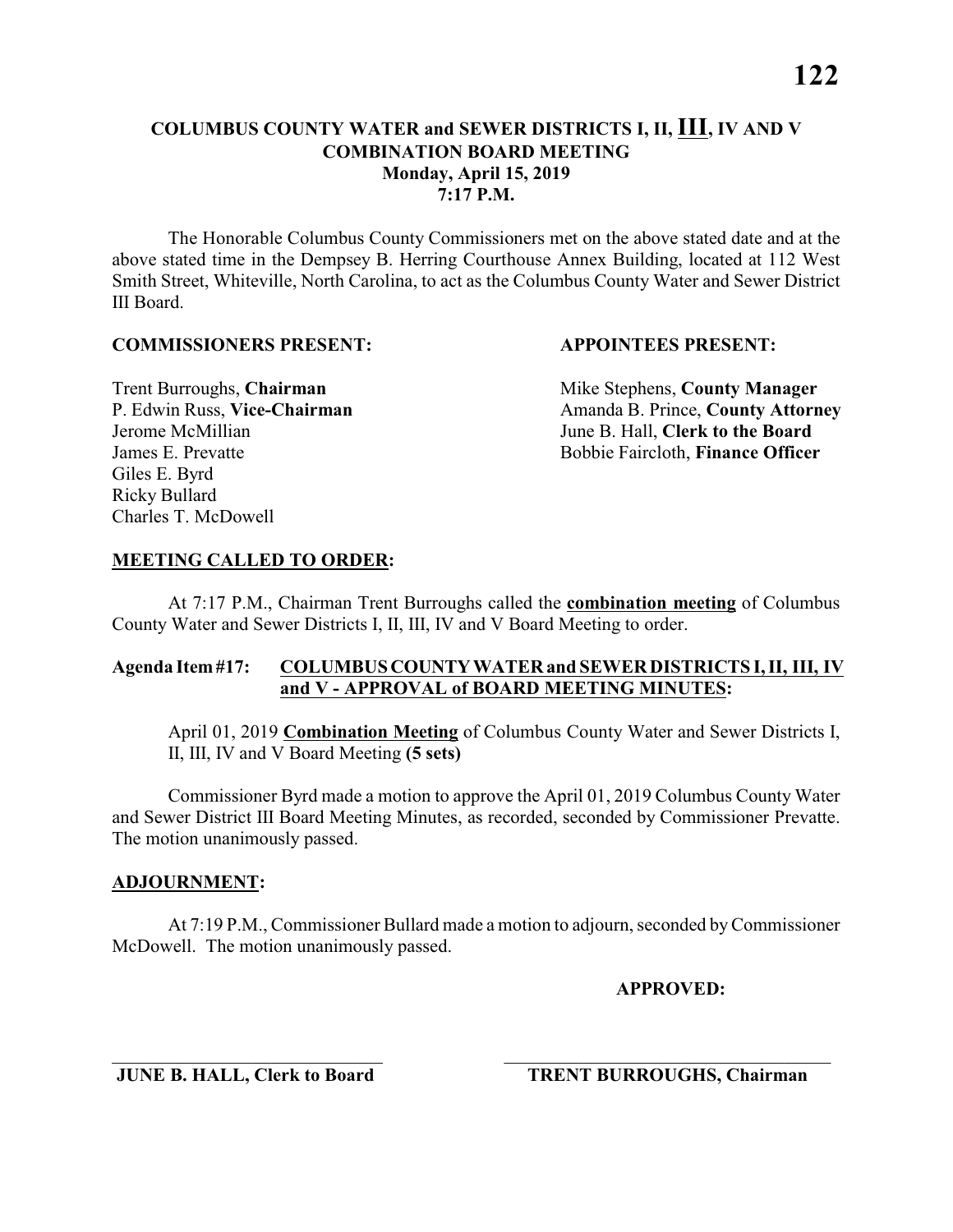#### **COLUMBUS COUNTY WATER and SEWER DISTRICTS I, II, III, IV AND V COMBINATION BOARD MEETING Monday, April 15, 2019 7:17 P.M.**

The Honorable Columbus County Commissioners met on the above stated date and at the above stated time in the Dempsey B. Herring Courthouse Annex Building, located at 112 West Smith Street, Whiteville, North Carolina, to act as the Columbus County Water and Sewer District IV Board.

#### **COMMISSIONERS PRESENT: APPOINTEES PRESENT:**

Giles E. Byrd Ricky Bullard Charles T. McDowell

**Trent Burroughs, Chairman** Mike Stephens, **County Manager** P. Edwin Russ, Vice-Chairman Amanda B. Prince, County Attorney Jerome McMillian June B. Hall, **Clerk to the Board** James E. Prevatte Bobbie Faircloth, **Finance Officer**

### **MEETING CALLED TO ORDER:**

At 7:17 P.M., Chairman Trent Burroughs called the **combination meeting** of Columbus County Water and Sewer Districts I, II, III, IV and V Board Meeting to order.

### **Agenda Item #17: COLUMBUS COUNTY WATER and SEWER DISTRICTS I, II, III, IV and V - APPROVAL of BOARD MEETING MINUTES:**

April 01, 2019 **Combination Meeting** of Columbus County Water and Sewer Districts I, II, III, IV and V Board Meeting **(5 sets)**

Commissioner Byrd made a motion to approve the April 01, 2019 Columbus County Water and Sewer District IV Board Meeting Minutes, as recorded, seconded by Commissioner Prevatte. The motion unanimously passed.

### **ADJOURNMENT:**

At 7:19 P.M., Commissioner Bullard made a motion to adjourn, seconded by Commissioner McDowell. The motion unanimously passed.

\_\_\_\_\_\_\_\_\_\_\_\_\_\_\_\_\_\_\_\_\_\_\_\_\_\_\_\_\_ \_\_\_\_\_\_\_\_\_\_\_\_\_\_\_\_\_\_\_\_\_\_\_\_\_\_\_\_\_\_\_\_\_\_\_

**APPROVED:**